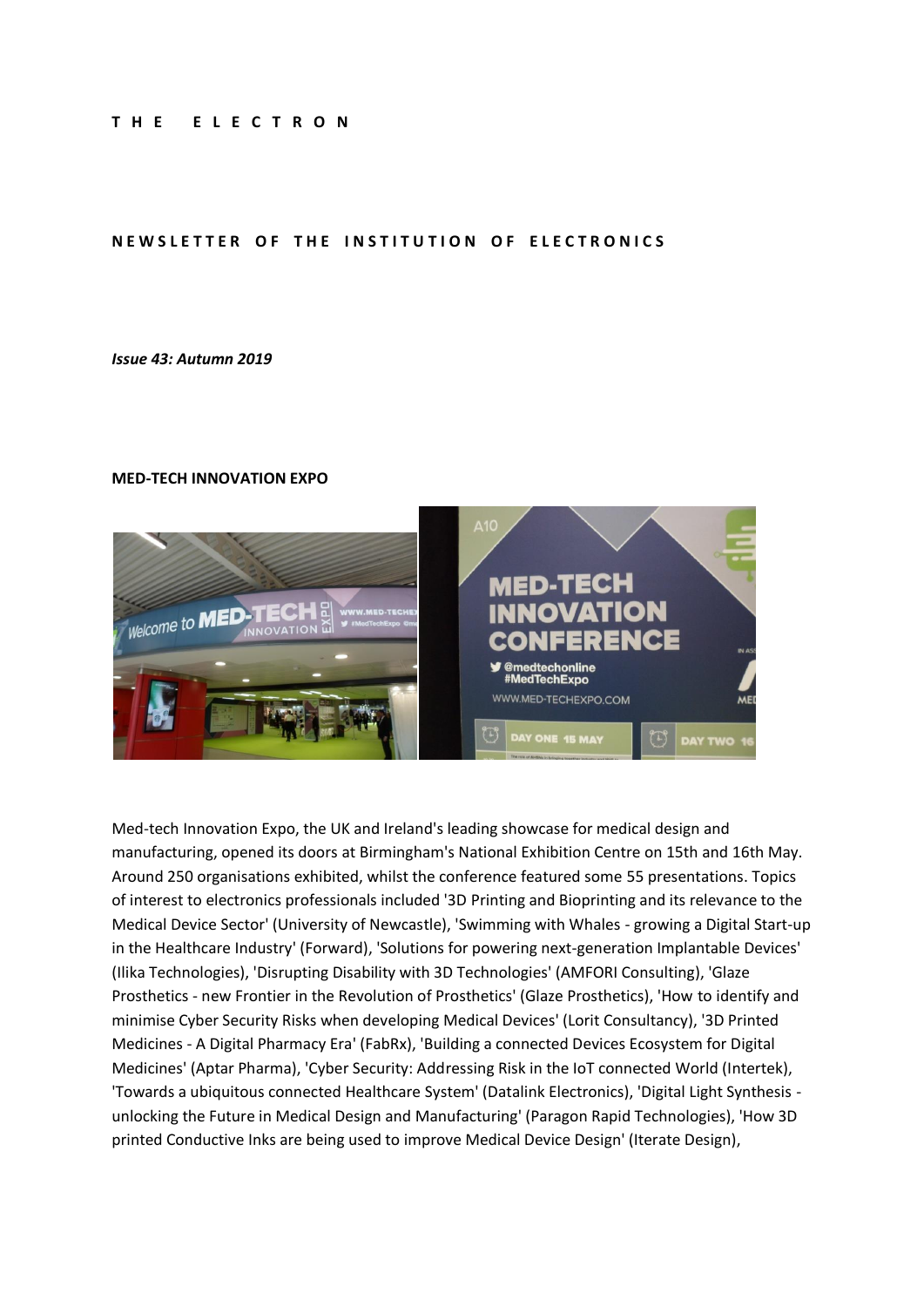'Developing Simulation to tackle real-time Packaging Issues' (Nelipak Healthcare Packaging), and 'Using Simulation to validate Performance of Drug Delivery Systems' (Wilde Analysis).

For this issue of The Electron we therefore focus on some of the major topics and developments in this area of electronics.

# **RISE OF AI CREATES CHALLENGES FOR INTELLECTUAL PROPERTY**

The rise of artificial intelligence and machine learning is transforming how many industries plan and operate, and healthcare is no exception, but in this field there are some profound implications, especially in the area of intellectual property rights, as the commercial feature 'Rise of AI set to create unique IP Challenges' in *Intellectual Property*, 19th. March 2019, explains.

Particular attention is drawn to the interaction between users of AI-based solutions and their suppliers, and the fact that most standard software agreements fail to cover a lot of the complex areas of AI.

Tom Lingard, Partner and Head of Intellectual Property at UK law firm Stevens and Bolton, is quoted as follows:

*"The big difference is that with software you can explain to a developer what you want to do and they will create a piece of software to achieve that, which can be clearly identified, but with AI that isn't the case. Fully understanding what constitutes an AI solution and distinguishing it from the customer's own data is a much more complicated process."*

It follows that unlike wit traditional software it can be very difficult to delineate between which aspects of the trained AI are brought by the developer and which are specific to the customer, as well as the extent to which each should be owned by either party. The result is a legal minefield.

The article states: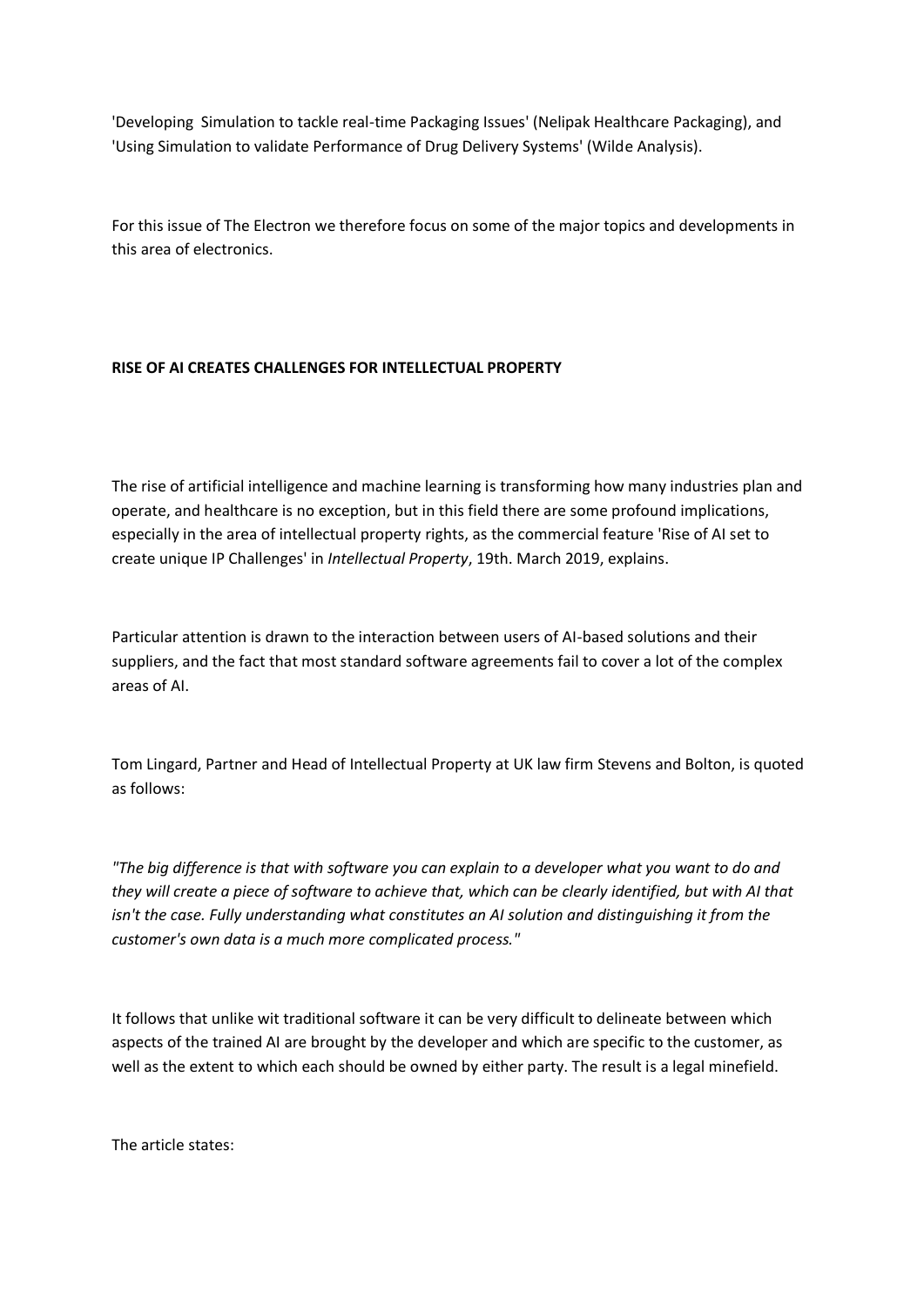'Once the AI system is up and running, a wide-ranging conversation around which party is providing *the data and training the AI needs to happen, alongside to what extent data and analytics can be extracted or taken away if the collaboration comes to an end.*

*There is also a risk in terms of where the data for AI is coming from. Some AI solutions may make use of data mining to uncover relevant data from third-party sources, which may not have given permission for that work to be copied.*

*As the AI system itself cannot incur liability, the parties involved in its creation and use must be clear about who would be liable for IP infringements as they surface.*

*Businesses will need advice on everything from how correctly to ascertain IP ownership to defining liability conditions and discerning which party is responsible for AI actions that are not 100 per cent controlled by direct human input.'*

Stevens and Bolton are specialists in the development of comprehensive IP strategies for AI platforms and may be contacted through www.stevens-bolton.com

## **MOTION CONTROL TECHNOLOGY ENABLES ROBOTIC NEUROSURGERY**

Neurosurgery is a very exacting science where an error of just a few hundred microns can result in catastrophic and irreversible brain damage. For this reason surgeons have increasingly sought to apply minimally invasive surgery and robotics has played a major role in this.

The article 'How Motion Control enabled Neurosurgery' in *Med-Tech Innovation* journal (Issue 41, March-April 2019, p.25) describes the EU-funded EDEN2020 project in which researchers are developing a robotically steered catheter that can precisely deliver anti-cancer drugs to a brain tumour in-situ. This system, however, is only as good as its ability to position the needle exactly as commanded, and this has led to a focus on motion control: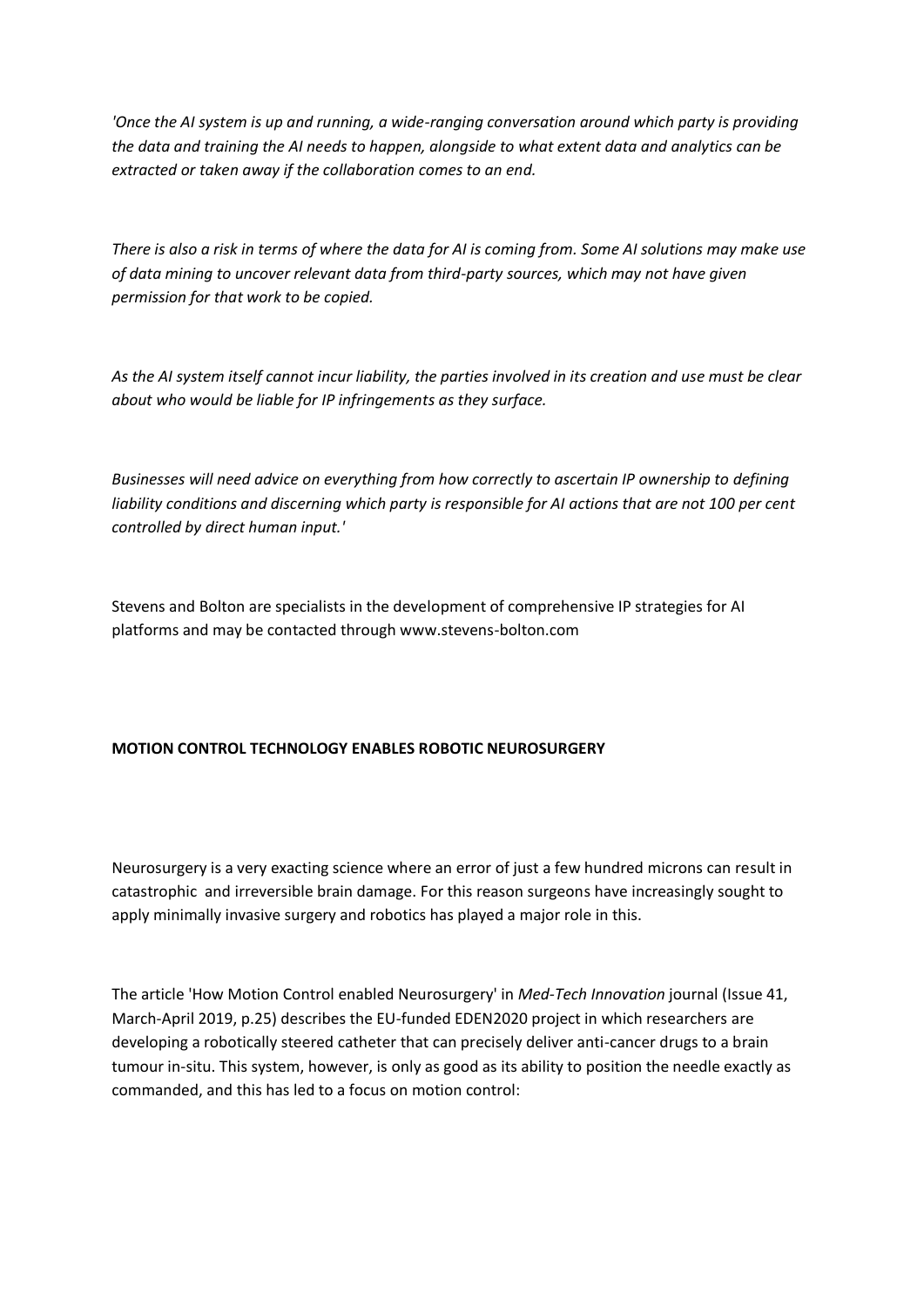*'When it came time to specify the motion controller and drives for the four-axis robotic system that steered the catheter, researchers wanted compact, low EMI, high performance components.*

*The EDEN2020 system is based on the Programmable Bevel-tip Needle (PBN), a flexible needle that is capable of advancing through the brain along a precisely defined route that minimises tissue damage. The goal is for the robotic motion system to reference preoperative MRI scans and intraoperative ultrasound imagery during the procedure to generate path commands.*

*The PBN consists of four interlocking plastic segments nested together each of which incorporates a drug delivery channel. The channel also contains a fibre-optic cable used for shape sensing. Each segment is driven at its distal end by an ironless motor. By pushing one segment or another forward so that it slides over the others, the system can cause the tip of the needle to curve by a specific amount. This process enables the needle to be gently navigated through the structures of the brain to reach even deeply embedded tumours.'*

At the low level control range the system needs to operate with an accuracy of 10  $\mu$ m:

*'The PBN features four motors each of which requires a drive. In addition, the overall system requires a high-performance motion controller to perform path planning based on closed-loop feedback and an input from the MRI and ultrasound units.*

*For a drive, the Imperial College team selected the Elmo Gold-Twitter servo-drive. Just 35 mm x 30mm, the compact Gold-Twitter drive is essential for minimising the overall footprint of the portable surgery station. In addition, the servo-drive's extremely low EMI, resulting from a highly efficient pulse-width modulation switching process, proved vital in this critical medical application.*

*In an environment in which safety is a primary concern, the Gold-Twitter, the smallest STO (SIL-3) certified drive available on the market, offers a huge advantage. Guiding the PBN requires the system to analyse the MRI and ultrasound data, then independently drive the four segments of the needle to direct the payload to the tumour.'*

For a controller solution the Imperial College team selected the Platinum Maestro multi-axis motion controller: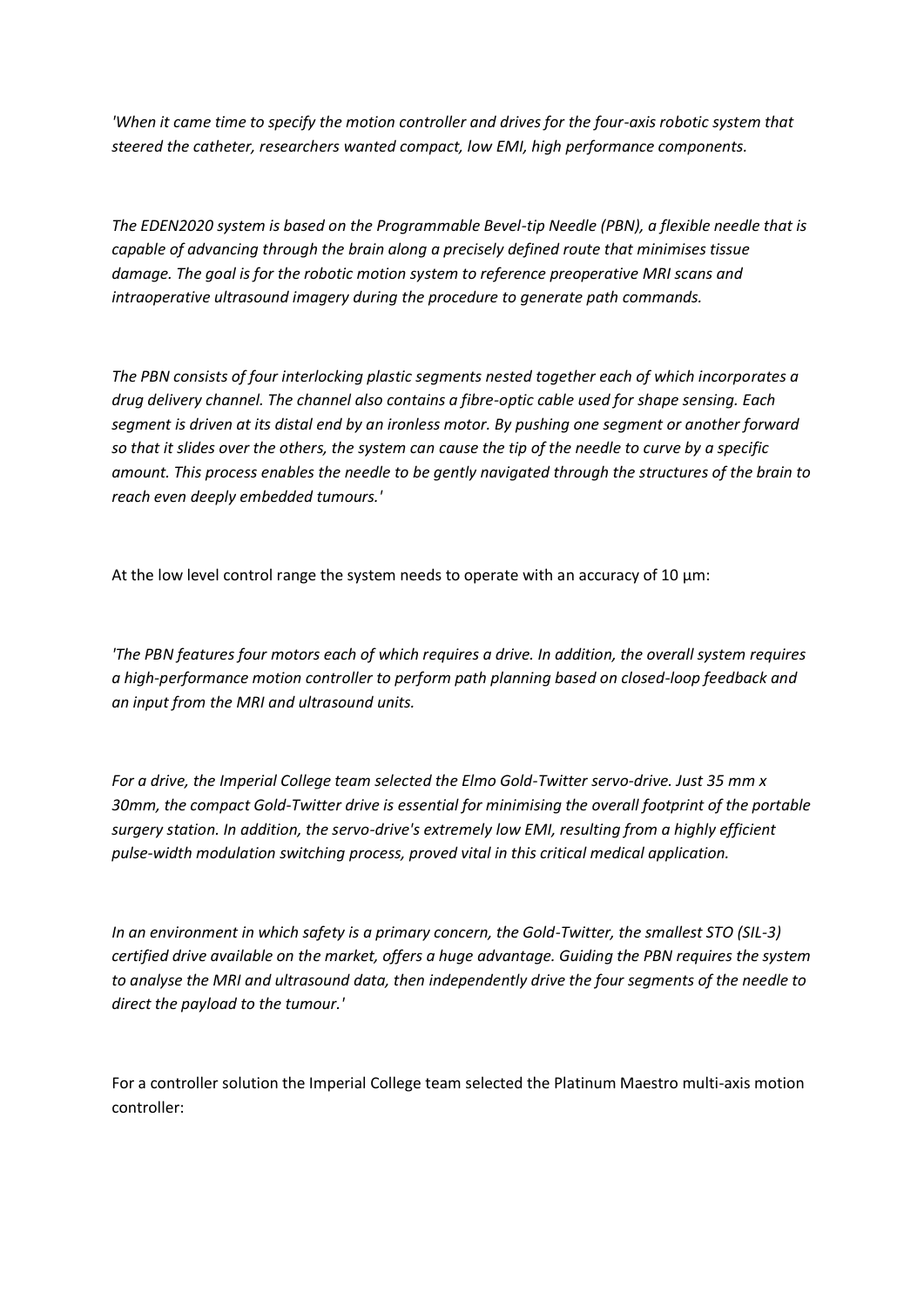*'The Platinum Maestro incorporates a multi-core processor and advanced multi-axis features, making it effective for highly synchronised systems. It includes a library of motion algorithms to simplify the implementation and control of machines and robots that need to be both fast and accurate. The Platinum Maestro features enhanced fieldbus support, including EtherCat, cycling at a rate of 250µs in the Imperial Project.'*

## **GRAPHENE BIOSENSOR AIDS LUNG CANCER DETECTION**

Early detection is crucial for the treatment of lung cancer, but the biomarkers for the early stages of the disease are difficult to pick up. Currently electronic noses are used to analyse compounds in the vapour of a patient's breath, combining electronic sensors with mechanisms for pattern recognition such as neural networks. Improved electronic sensitivity leads to stronger patterns for the neural networks to analyse, which in turn leads to better detection of the cancer biomarkers.

In order to take this theory a stage further, researchers at the University of Exeter have used multilayered graphene to create electrodes for a biosensor with enhanced sensitivity capabilities for three of the most common lung cancer biomarkers, namely ethanol, isopropanol and acetone.

The article 'Lung Cancer Detection could receive Graphene Boost' in *The Engineer*, March 2019, p40, quotes study co-author from the University of Exeter Ben Hogan, as follows:

*"The new biosensors that we have developed show that graphene has significant potential for use as an electrode in e-nose devices.*

*For the first time we have shown that, with suitable patterning, graphene can be used as a specific, selective and sensitive detector for biomarkers.*

*We believe that with further development of our devices, a cheap, reusable and accurate breath test for early-stage detection of lung cancer can become a reality."*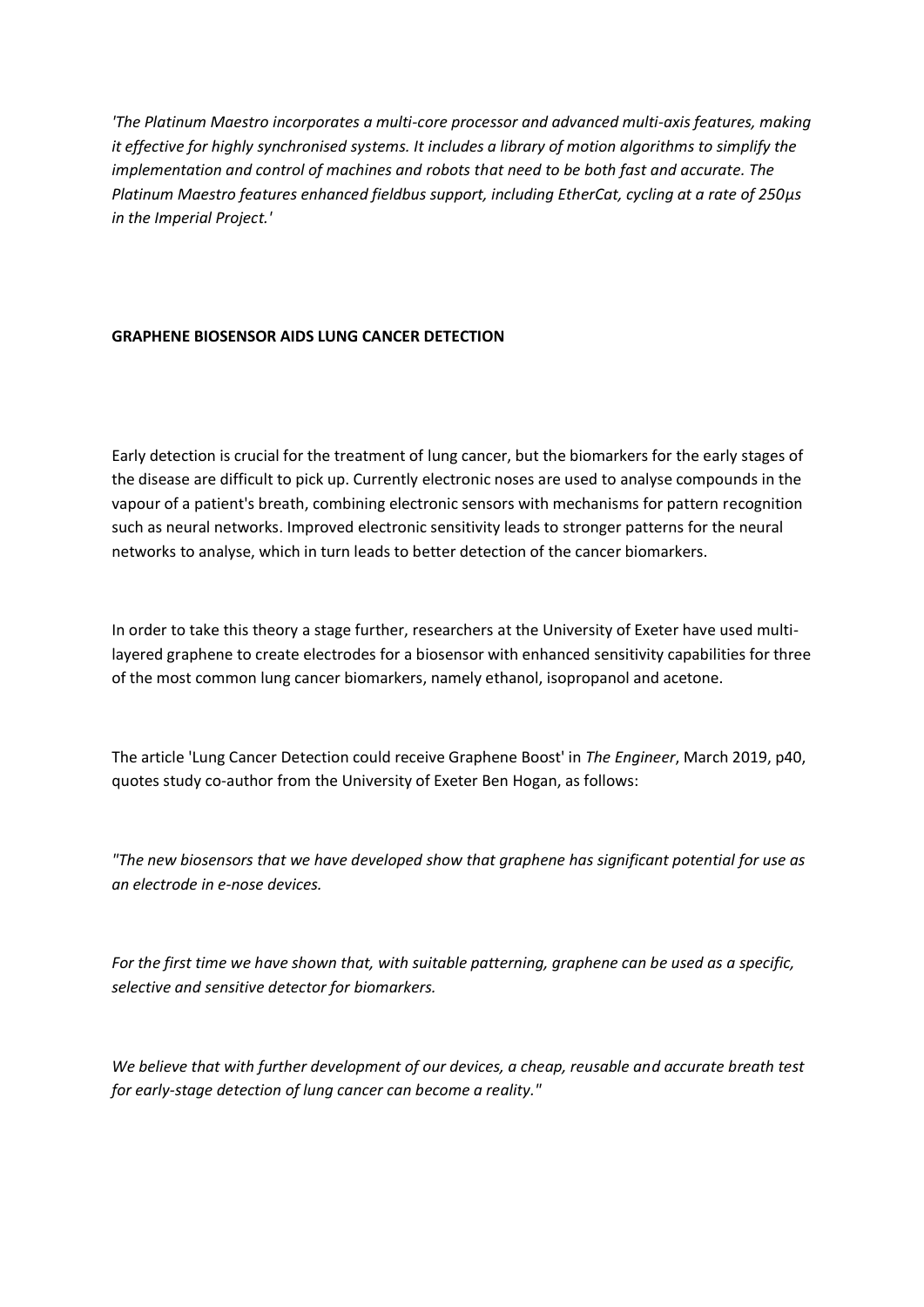### **FIRST PROSTHETIC HAND WITH TACTILE SENSATIONS**



Researchers at the University of Essex have played a key role in a pioneering surgical operation undertaken at Sahlgrenska University Hospital in Gothenburg, Sweden, which, for the first time, has allowed a patient to receive what is described as 'the first clinically viable dexterous and sentient prosthetic hand'.

In the procedure titanium implants were placed in the patient's two forearm bones, from which electrodes to nerves and muscle were extended to extract signals to control a robotic hand and provide tactile sensations.

The Essex team contributed to the development of algorithms that can decode and understand the neuro-muscular signals from the patient's brain and subsequently send those commands to the robotic control of the hand.

Conventional prosthetic hands rely on electrodes placed over the skin to extract control signals from the underlying stump muscles. These superficial electrodes deliver limited and unreliable signals that only allow control of simple movements such as opening and closing the hand. The new device delivers richer and more reliable information by implanting electrodes in all remaining muscle in the stump. In this case sixteen electrodes were implanted in the patient. Tactile sensations are enabled where the patient previously could only rely on vision.

[Reference: 'First Prosthetic Hand with Tactile Sensations successfully implanted', *The Engineer*, March 2019, p.40]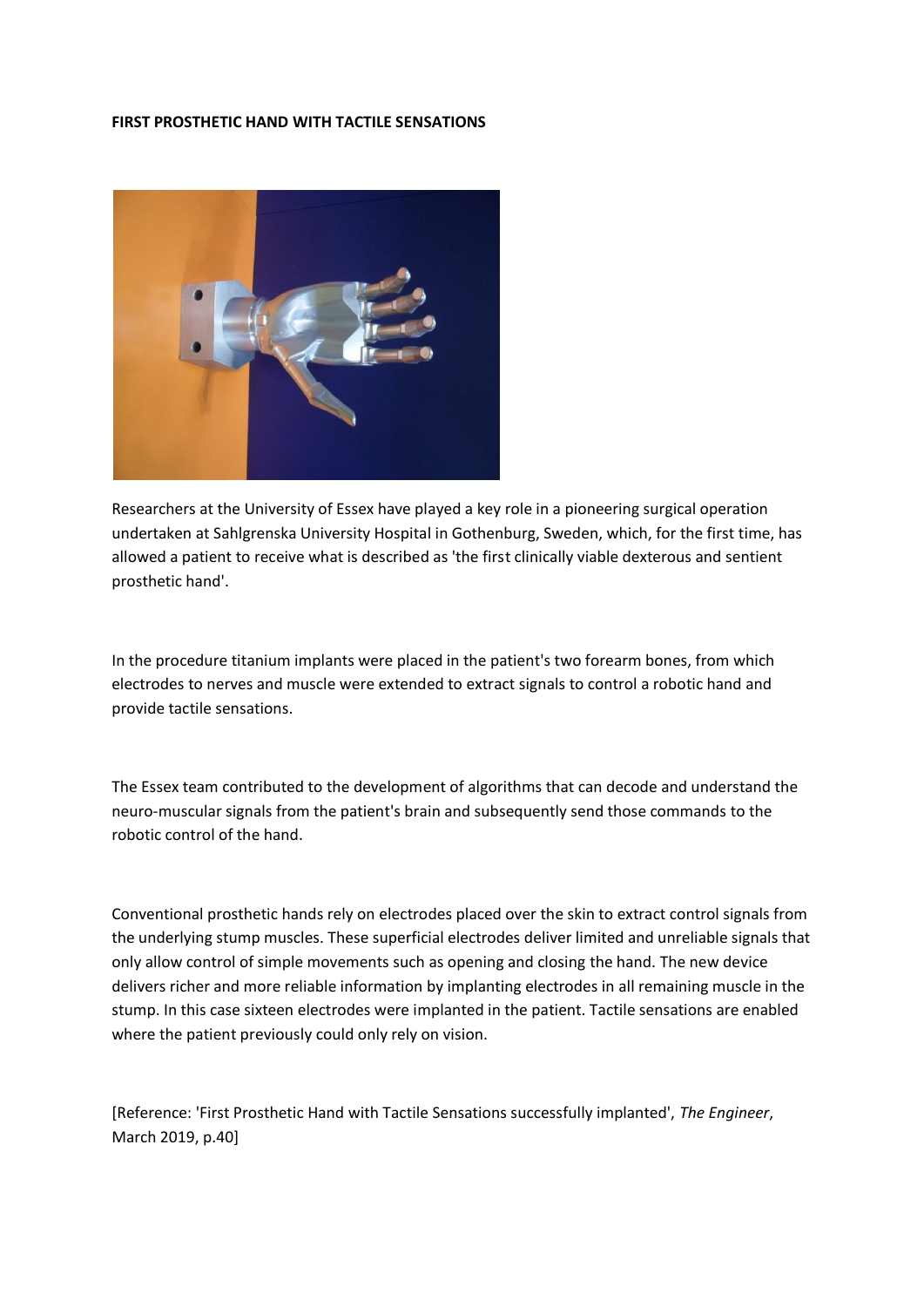### **MORPHING MICROROBOTS: A BREED APART**

Researchers in Switzerland have developed a new breed of microrobot that can automatically change its shape in order to navigate different environments, which is envisaged to have major implications for medical applications.

The microrobots are constructed out of hydrogel composites and contain magnetic nanoparticles that allow them to be directed from outside the human body. This flexibility allows the microrobots to change shape autonomously according to their surroundings. Changes in viscosity, for example, can prompt them to form more efficient shapes so as to maintain momentum. This ability enables them to pass through, for example, narrow blood vessels with no loss of speed or flexibility.

The article 'Morphing Microrobots change Shape according to Environment' in *The Engineer*, March 2019, p.41, quotes Assistant Professor Mahmut Selman Sakar of the Ecole Polytechnique Federale de Lausanne as follows:

*"Our robots have a special composition and structure that allows them to adapt to the characteristics of the fluid they are moving through. For instance, if they encounter a change in viscosity or osmotic concentration, they modify their shape to maintain their speed and manoeuvrability without losing control of the direction of motion."*

#### **KINETIC ENERGY FROM HEART HELPS POWER IMPLANTED DEVICES**

Engineers at the Thayer School of Engineering at Dartmouth College, New Hampshire, USA, have developed a device about the size of a modern 5p piece that is designed to harness and convert kinetic energy from the heart to power a range of medically implanted devices.

Traditionally implantable biomedical devices are powered by batteries, which require replacement every five to ten years, necessitating surgery that can be costly and create risks of complications and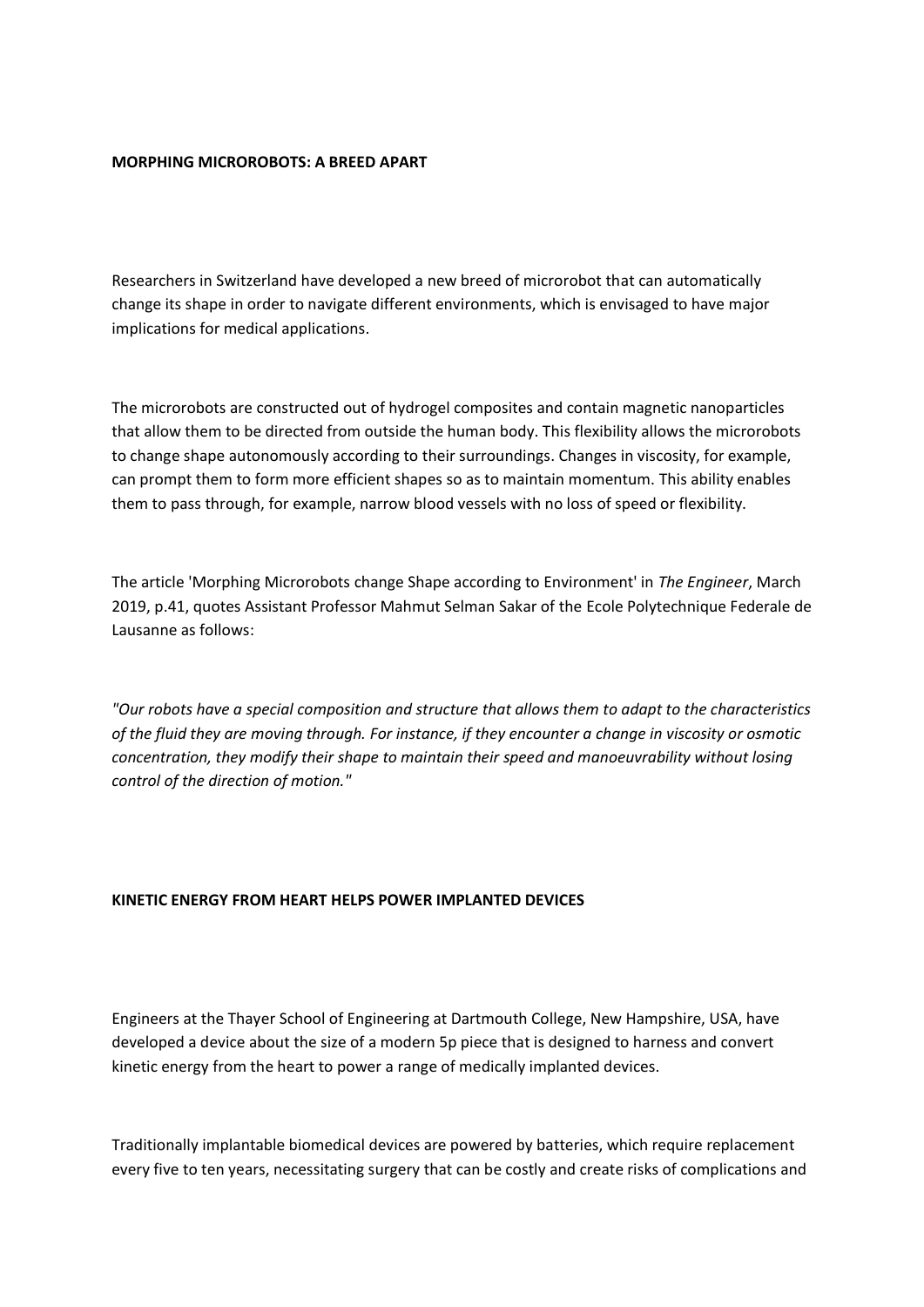infection. The new device, however, combines thin-film energy conversion materials with a minimally invasive mechanical design that effectively makes it self-charging.

The team proposes to modify pacemakers to harness the kinetic energy of the lead wire attached to the heart so as to convert it into electricity that will continually charge the batteries.

The added material is PVDF, a type of thin polymer piezoelectric film. When designed with porous structures, either an array of small buckle beams or a flexible cantilever, it can convert mechanical energy into electrical energy. The same modules could potentially also be used as sensors to enable data collection for real-time monitoring of patients.

The self-charging pacemaker is envisaged to be around five years from commercialisation.

[Reference: 'Kinetic Energy from the Human Heart could power Implantable Medical Devices', *The Engineer*, March 2019, p.41].

# **SNIFFPHONE ENABLES EARLY DIAGNOSIS OF GASTRIC CANCER**

VTT, a visionary research, development and innovation organisation, has, in collaboration with nine other partners, helped to pioneer a small sensor device known as a SniffPhone, which can be attached to a smartphone and used for cancer screening.

The patient exhales onto the device which then measures the contained Volatile Organic Compounds using highly sensitive nanotechnology-based chemical sensors. The measurements are then sent by Bluetooth through the smartphone to a dedicated cloud platform for analysis by medical professionals.

VTT had the role of implementing the platform for transferring the data from the smartphone to the cloud-based storage space, and has also built analysis tools for recognising high-risk patients. VTT has additionally developed a mobile application that guides the patient in giving a breath sample and provides the user with a preliminary analysis of the sample.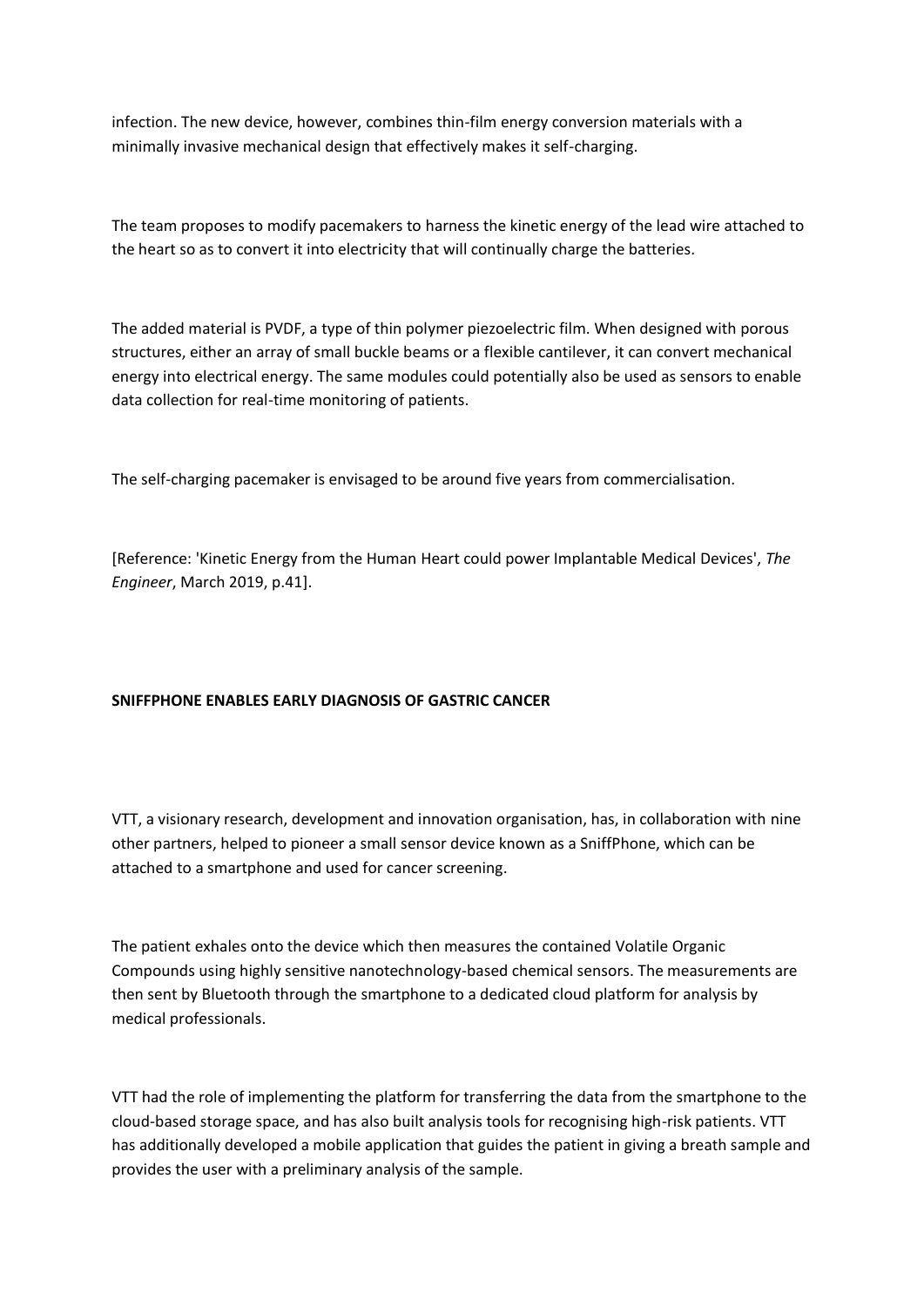The SniffPhone project is part of the EU's Horizon 2020 Funding Programme and won the European Commission's 2018 Award for Most Innovative Project.

[Reference: 'SniffPhone Prototype enables the Diagnosis of Early Stage Gastric Cancer', Medical Plastics News, Issue 47, March-April 2019, p9.]

# **ADDITIVE MANUFACTURING FOR REMOVABLE PARTIAL DENTURES**

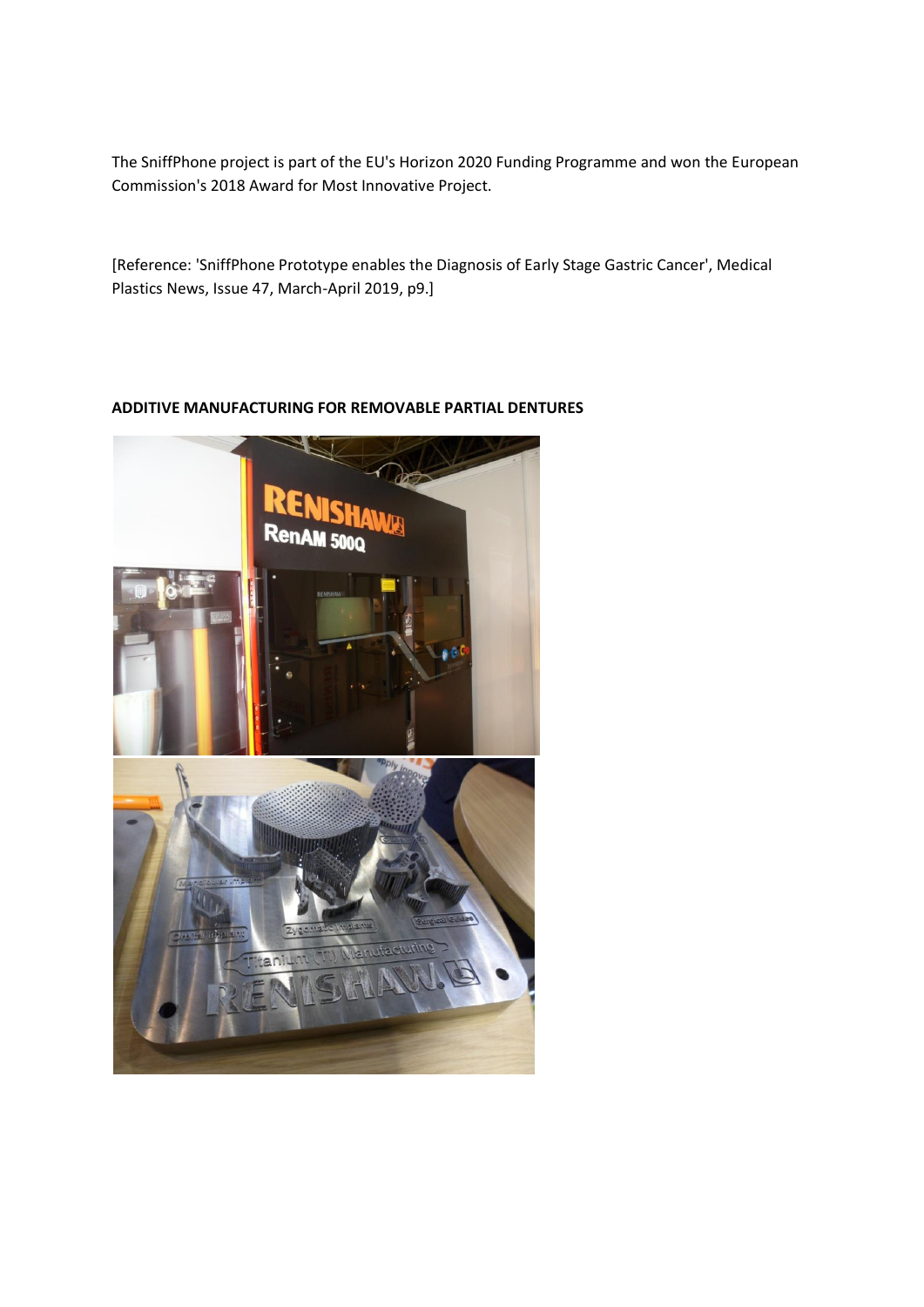Med-Tech Expo exhibitors Renishaw have been working with Yorkshire-based Egan Dental Laboratory in the application of additive manufacturing to the production of Removable Partial Dentures, also known as chromes.

Previously the Egan Laboratory had used the so-called lost wax technique, a manual process whereby a wax pattern is created of the framework, which is then sprued, invested and turned into a mould. The metal is then cast, desprued, finished and polished to produce the chrome. It took technicians two hours to complete each cast chrome framework and the process was highly errorprone.

One source of error was the fact that when casting metal by hand, the cobalt chrome material shrinks on cooling. This requires the technician to use expansion liquid such that when the metal shrinks during casting, the resulting RPD still fits.

A second source of error arises through limitations in the manufacturing process that make it difficult to achieve a thin cross section. Attempting to do so then results in deformation of the framework.

Further errors are introduced if the molten metal does not enter the mould cleanly, in which case the frames become incomplete. There is also a risk of porosity if the molten metal is overheated, and this in turn can result in the introduction of excessive carbon which can cause structural weaknesses.

Egan therefore partnered with AM experts Renishaw to develop an alternative digital process in which a technician draws on a master model by hand and uses a scanner (such as 3Shape, DOF or Medit) to commence Computer Aided Design. Renishaw's additive manufacturing techniques are then deployed such that the denture is built using laser powder bed fusion. A high-powered ytterbium fibre laser beam is focused onto the powder bed selectively melting 40-micron layers of cobalt chrome powder until the complete component has been constructed.

The new process involves just forty minutes of manual work, enabling Egan's laboratory to double productivity. There is now no risk of carbon or miscasting and the risk of porosity is substantially reduced. The RPDs themselves are lighter, stronger and more flexible than the old hand-cast ones, resulting in a more comfortable fit for the patient, whilst dentists have reported fewer instances of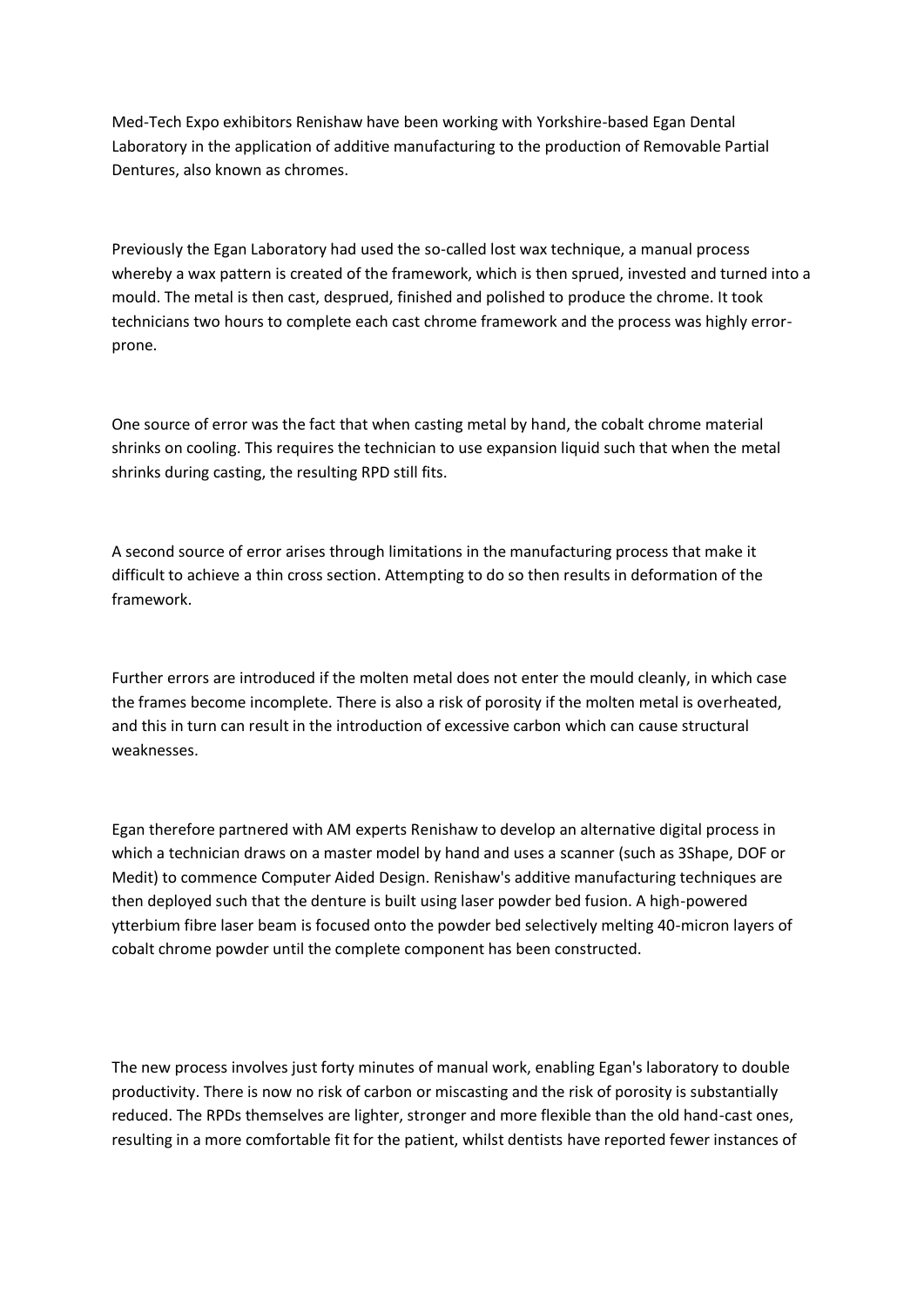fracturing of the clasp. When patients return for check-ups the RPDs have been found to hold their shape and the clasp does not require tightening.

## **STREAMLINING ADDITIVE MANUFACTURING FOR SPINAL IMPLANTS**

Another pioneering project spearheaded by Renishaw is the application of additive manufacturing to the production of lightweight spinal implants that mimic the mechanical properties of bone.

In this project Renishaw worked with Irish Manufacturing Research, based in Dublin, who designed and manufactured a series of representative spinal implants using software from nTopology, an industry leading generative design company based in New York that has developed next-generation design engineering software for advanced manufacturing.

The nTopology platform enables engineering workflows, manufacturing processes and knowledge to be captured within the software to enable users to create custom workflows to meet their exact requirements. With it advanced designs can be created in minutes rather than hours or days.

Spinal implants are needed to restore intervertebral height in patients with a range of medical conditions such as degenerative disc disease, herniated disc, spondylolisthesis, spinal stenosis and osteoporosis.

Conventional manufacturing techniques are unable to produce spinal implants with a lattice structure, which offers a high surface area to encourage migration of osteoblasts into the implant and the ability to optimise the mechanical properties of a porous volume to meet the required loading conditions.

Renishaw, IMR and nTopology therefore joined forces to develop implants for the cervical spine, or c-spine, that incorporate lattice structures using additive manufacturing, under the project heading of Anterior, Cervical, Interbody Device (ACID).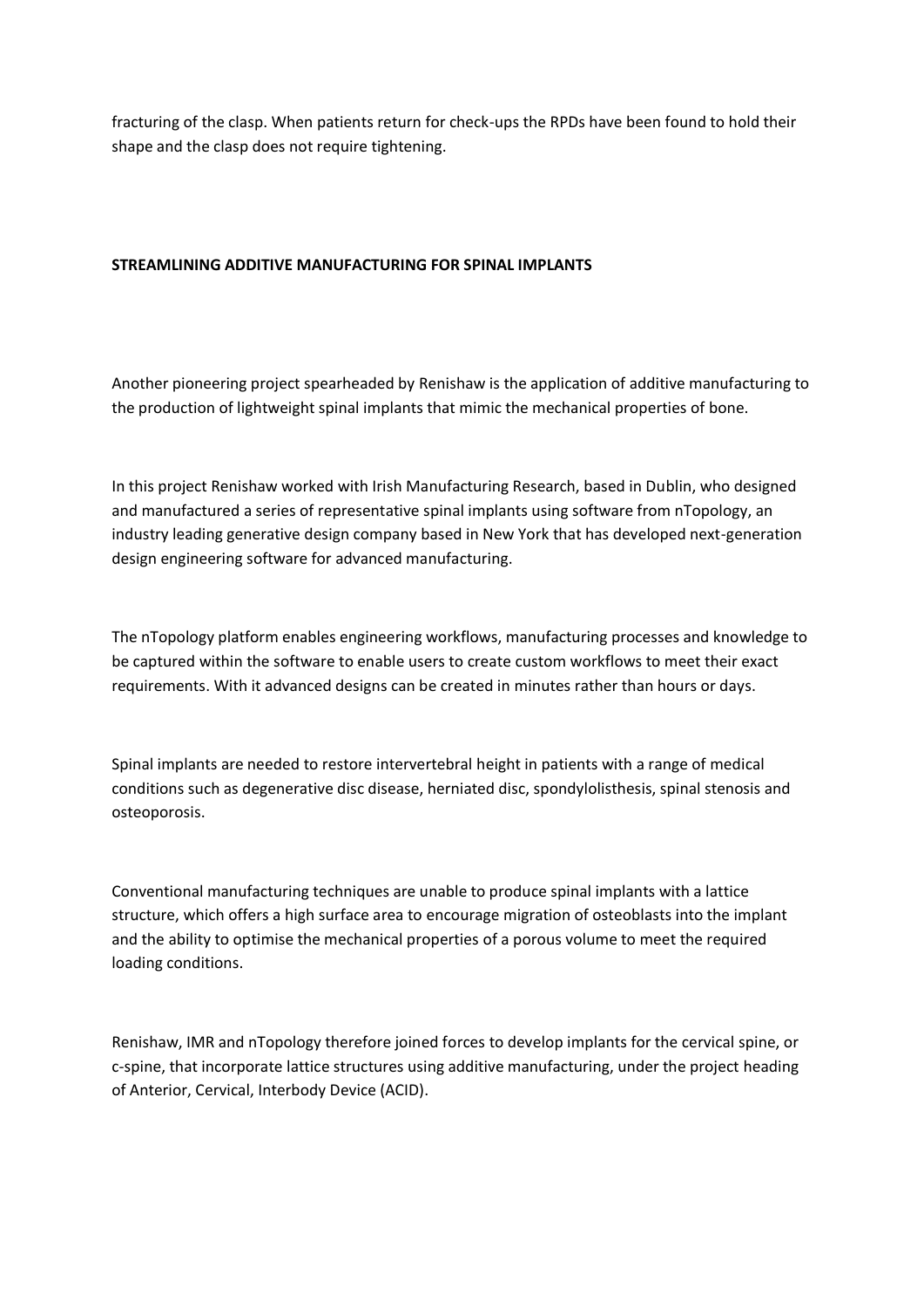First IMR created a design envelope to identify the unique opportunities offered by additive manufacturing to improve patient outcomes, whilst nTopology provided software that would design the complex geometry of the implants. Renishaw then produced the implants using its RenAM 500 machine.

IMR conducted extensive research to identify the appropriate dimensions for the specified case and the loading conditions that the implants would have to withstand in day-to-day life, as well as extreme conditions such as running or jumping. This data was combined with the known material properties of bone in patients with diseases known to create the need for a spinal implant.

Renishaw state:

*'IMR used the RenAM 500M to produce prototypes from grade 23 titanium (TI 6AI-4V ELI). The company performed a series of tests to demonstrate the device met the most relevant elements of the standard specifications required by the FDA. Chemical properties were tested to ensure they met ASTM F136 and ASTM F3302, the standard specification for wrought grade 23 titanium to be used in orthopaedic implants and the standard specification for the additive manufacturing of titanium alloys by powder bed fusion respectively. The mechanical properties of the porous structure were characterised per ISO 13314, a test method used to determine the compressive properties and failure mode of a porous metallic material. Finally, testing ensured compliance with ASTM 1104 and ASTM 1147, standard test methods to demonstrate that porous structures do not delaminate from the solid faces of the device.'*

## **Further Information**

More information on these projects may be obtained from Renishaw plc, New Mills, Wotton-under-Edge, Gloucestershire GL12 8JR. Telephone: 01453 524 524. Email: uk@renishaw.com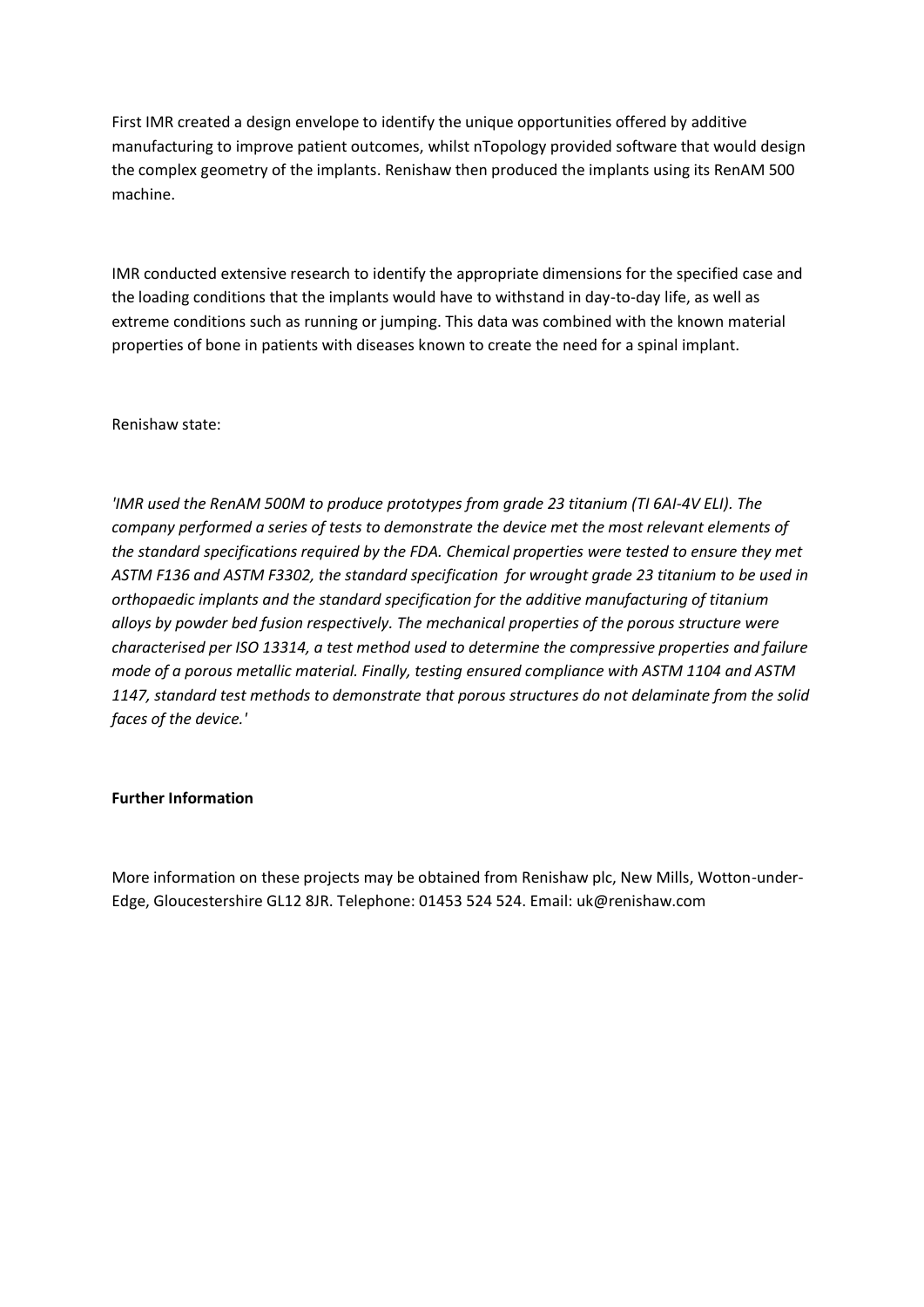#### **PROJECT BRAINBOOK**



Brain surgeons at St. Bartholomew's Hospital in London have launched Project Brainbook, a library of 360-degree Virtual Reality (VR) films of brain surgery.

A combination of 360-degree cameras show the operating theatre as if the viewer is the patient entering the operating theatre. Head-mounted HD cameras show the operation from the view of the surgeon.

The medical team worked with Fundamental VR, a UK-based VR simulation company that specialises in clinical training, whose Fundamental Surgery software as a service is likened to 'a flight simulator for surgery'. This combines VR images of tissue with haptic feedback for orthopaedic surgeons and with the procedure recorded in this way Fundamental VR can recreate the surgery in a VR simulation.

The article 'Creating a "Flight Simulator" for Brain Surgeons' in *Engineering and Technology*, Vol.14, Issue 3, April 2019, p.68, quotes Co-Founder of Fundamental VR Chris Scattergood, as follows:

*"Trainee surgeons can practise the key stages of the procedure in a safe virtual operating room and actually feel in their hands the textures of all the different tissue types using FeelReal VR [for haptic feedback]."*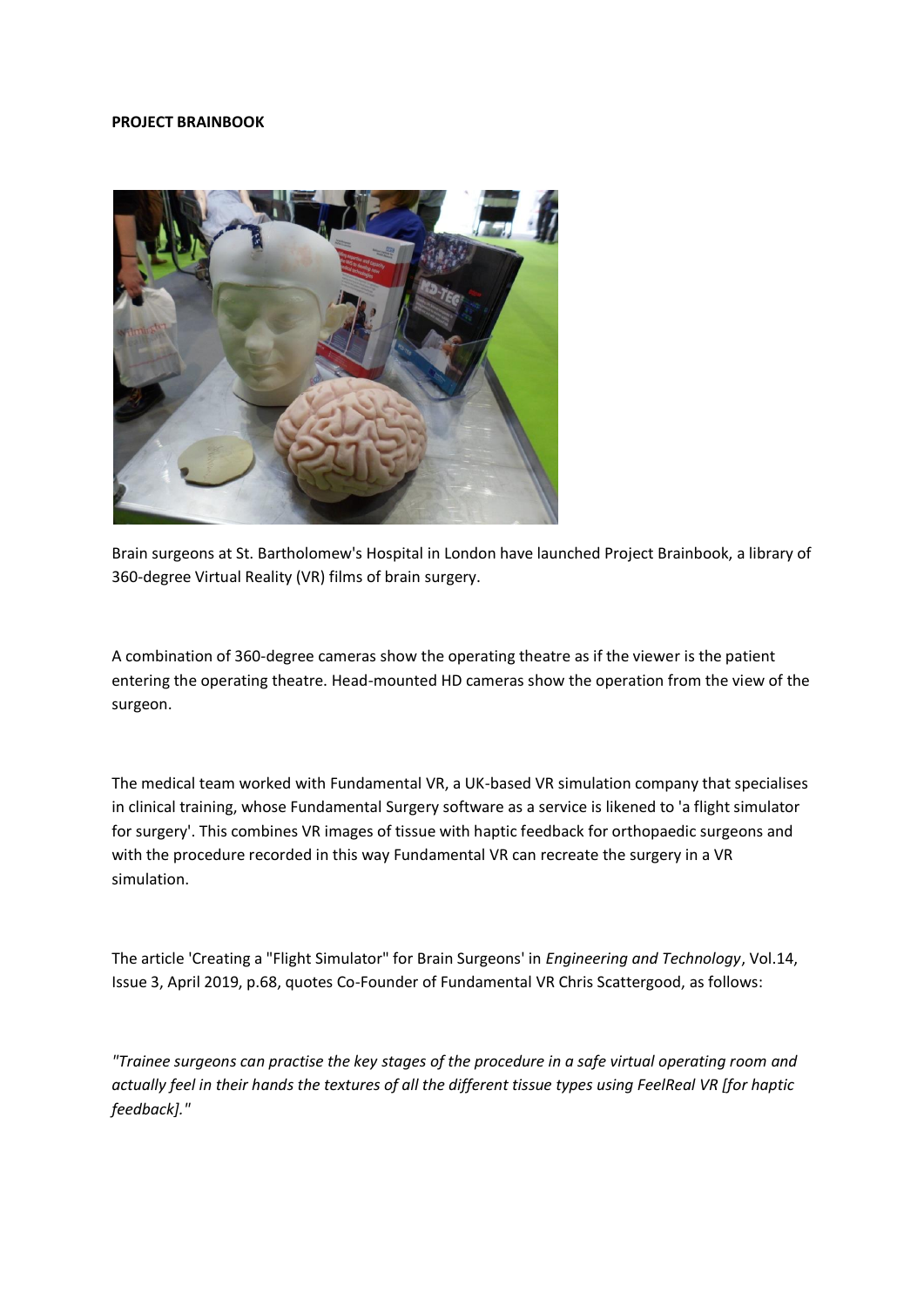The system works with HTC Vive and Oculus Rift headsets and a PC or tablet.

### **RAILTEX 2019**



Also taking place at the NEC from 14th. to 16th. May was the 14th. Railtex exhibition and conference with some 420 exhibitors from 22 countries.

New for 2019 was the Future Focus Conference in which the Digital Railway featured prominently with a Keynote Presentation from its Programme Director Michael Flynn. Elsewhere in the Seminar Theatre papers were presented on 'How can we digitalise the Journey to benefit the Customer?' (Mike Hewitt, Chief Technical Officer, AD Comms), 'Trust- How Cyber Secure are you?' (Steve Little, Cyber Lead, Frazer Nash), 'Rolling Stock and Digital Systems Delivery for the UK' (Nick Hughes, Sales Director, Hitachi Rail), 'Optimising Lifetime Asset Costs using the Digital Railway' (Dr. Mark Aston, Chief Technology Officer, LB Foster), and 'Devolution and the Digital Railway' (Stuart Calvert, Managing Director, Group Digital Railway, Network Rail).

Below we feature just a few recent electronic developments in the rail sector.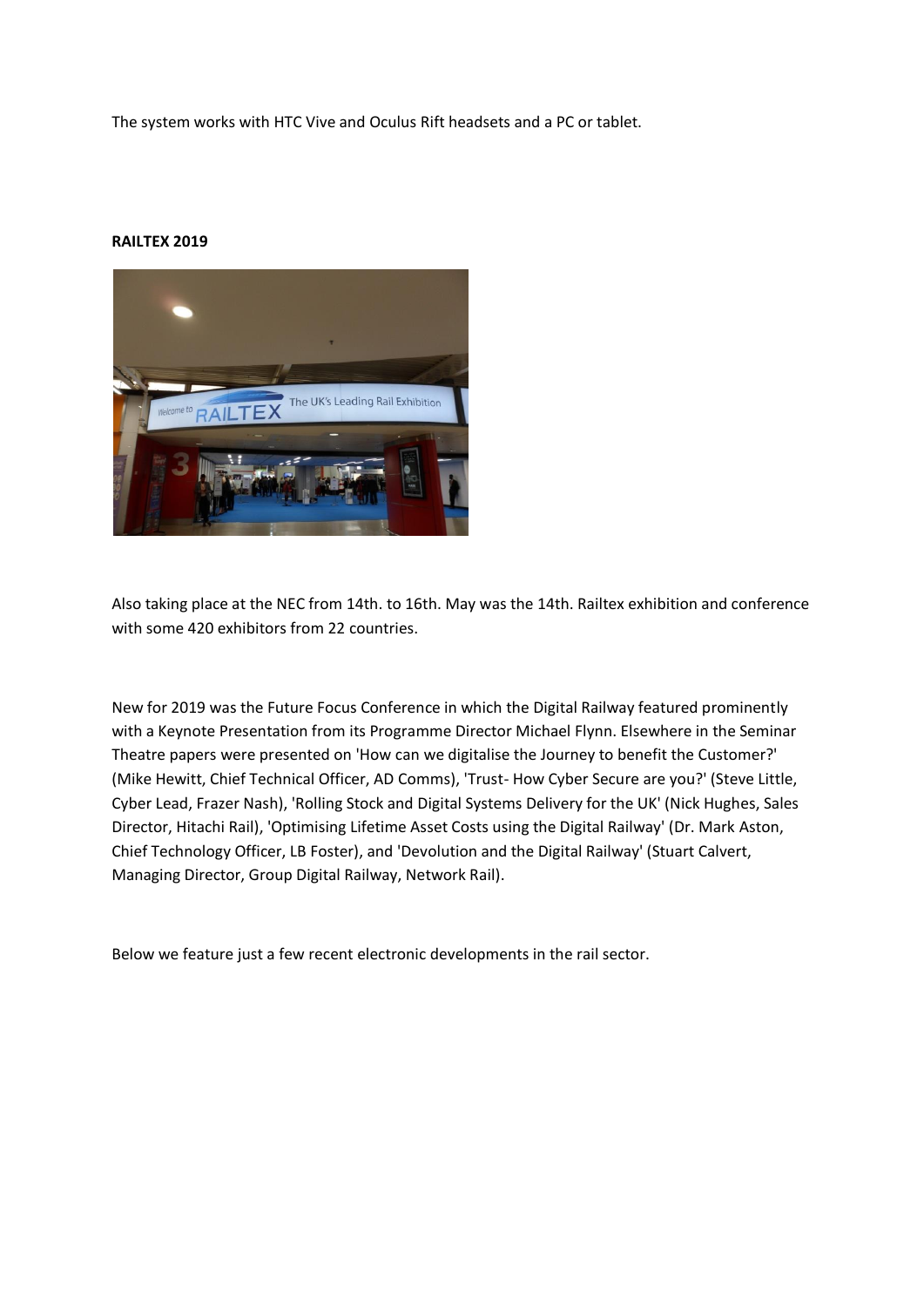### **INTRODUCING THE VIRTUAL STATION**

As in the medical sector, Virtual Reality inroads into the rail sector, most notably in the field of training, and in 'The Real Benefits' (*Railway Strategies*, Spring 2019, p.46-47) Andy King, Finance Director for MTR Crossrail, explains how the 'Virtual Station' has been deployed in advance of the scheduled opening of the Elizabeth Line in December.

With 41 stations and 200 million passenger journeys expected per year a large amount of recruitment and training has to be undertaken and for this a fully immersive Virtual Station has been developed to help overcome the problem of how to re-create dangerous situations without having to take any risks or cause any disruption in real stations.

The author states:

*'Many organisations have introduced gamification and virtual environments, a "VR Room" which involves large screens in a room to mimic a different environment. The difference with the VR station approach comes with using the HTC Vive equipment, where staff are immersed in situations - not just watching a screen - and need to interact with the virtual world, using a headset and a controller that's operated by movement and gestures.'*

An initial trial was carried out to develop a tool focused on making employees more vigilant in identifying and reporting various KPI faults at their station, increasing passenger satisfaction and improving service:

*'The environment encourages staff to explore and monitor the complete station world, just as they would in their day-to-day role, creating a stronger sense of real situations and pressures rather than contrived, tick-box exercises. Users are able to physically walk around as well as see and touch things in a station environment along the actual Elizabeth Line route. The 50 different scenarios range from reporting faults on critical station equipment, applying safety protocols for unattended luggage and dealing with a potential safety hazard such as a broken window. The users can then navigate the environment and make decisions using the gesture-controlled system'.*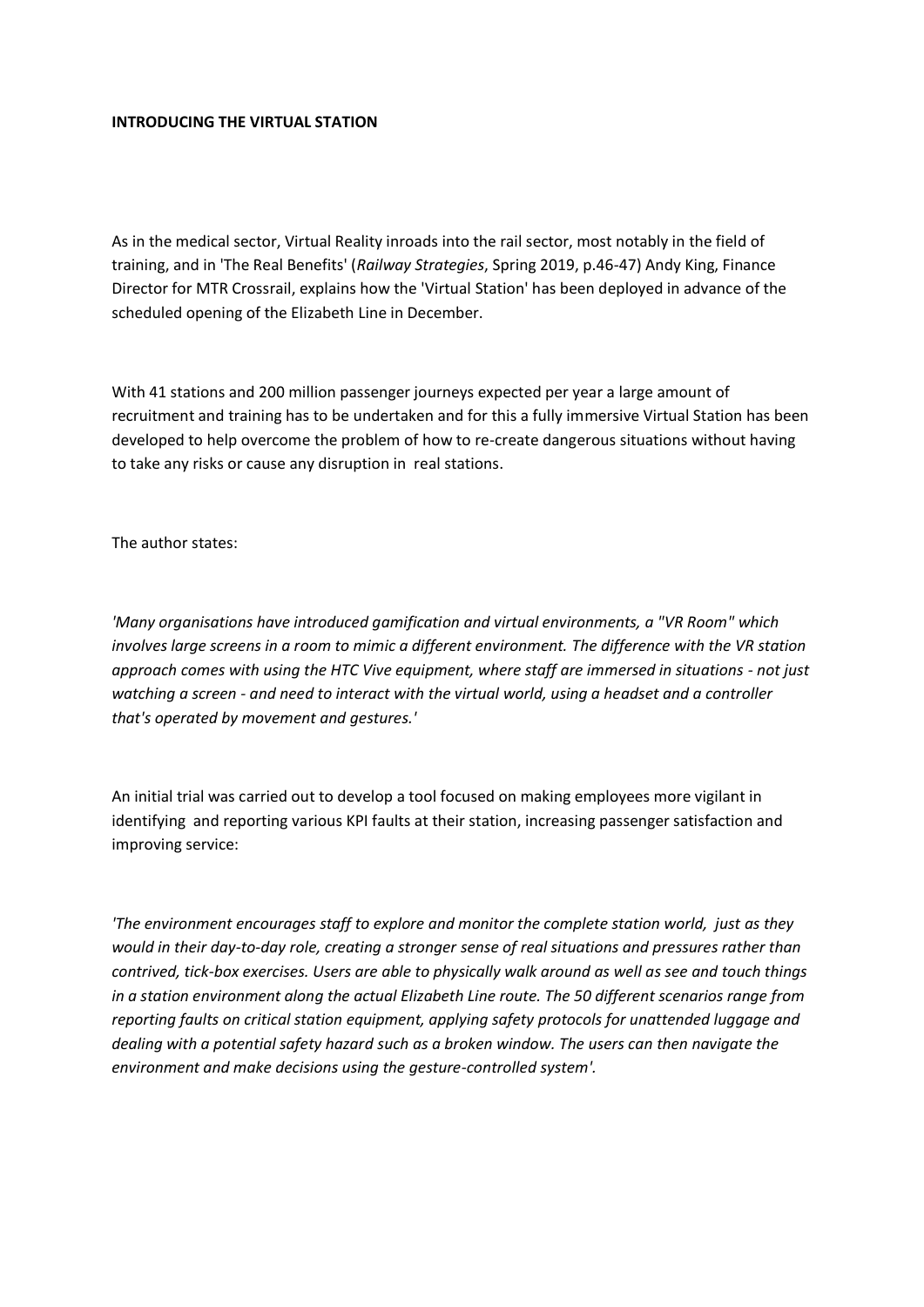So far the training has been rolled out to over 150 customer experience employees since the end of 2017, with plans for the VR station to be used as a mainstay of induction for new staff and meeting changing needs.

## **ROBOTIC APPLICATIONS IN THE RAIL SECTOR**

Robots have been used in manufacturing for over forty years, but are a rarity in the rail sector. This, however, is set to change as Simon Jarrett, Engineering Assurance and Development Manager for railway operating company Chiltern Railways, explains in his article 'Is there a Place for Robotics in the Future of Train Maintenance?' in *Global Railway Review*, Issue 2, April 2019, p.50-52.

In 2018 Brunel University London, working with TBG Solutions, won funding through the Department of Transport through Innovate UK to investigate the feasibility of using robots in the area of fluid servicing, including testing of port interfaces between train and robot:

*'A test rig has been constructed and is now dynamically testing the existing train connections in common use across the UK network. TBG Solutions has developed concept designs for a fluid servicing maintenance road using commercially available six-axis robots. We have determined that the ability to dedicate one or two traversing robots to each vehicle in a train means that typical servicing times for a fuel point exam can be reduced from 30 to 10 minutes or less with the fuel flow rate and fuel tank size likely to be the limiting factors.'*

At the same time Cranfield University has been working with Garrandale to develop a prototype cab front cleaning robot, which may be combined with the above to form a single robot depot servicing road concept.

The author concludes:

*'Our intention as a next stage is to construct a full-size single-vehicle prototype to really demonstrate the potential of this technology before progressing to hopefully construct the world's first robot depot servicing road.'*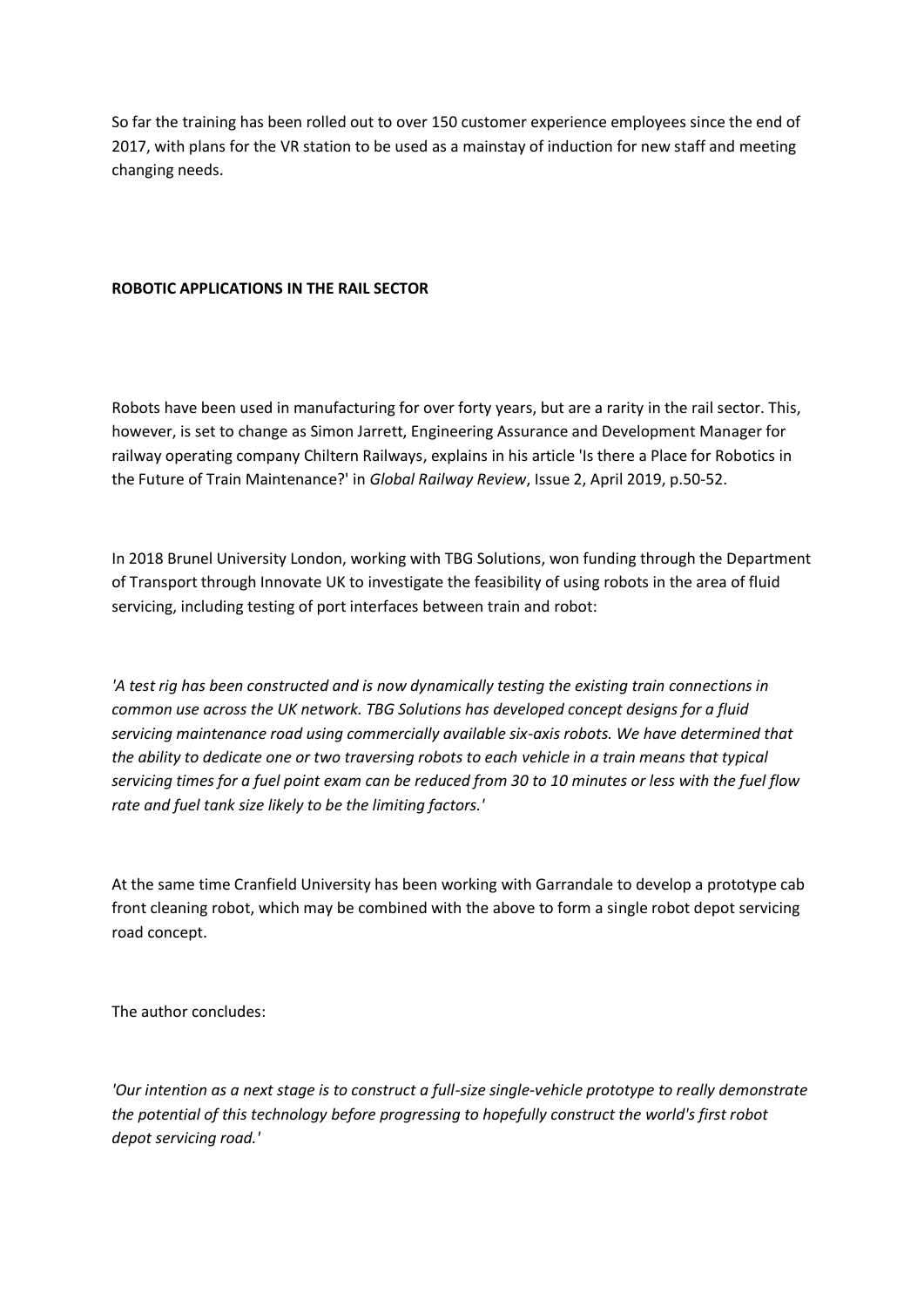Garrandale Rail was an exhibitor at Railtex and is based at Dartmouth House, Bawtry Road, Wickersley, Rotherham, South Yorkshire S66 2BL, www.gbr-rail.com

## **NEW SPEED PROTECTION SYSTEM FOR LONDON'S TRAMS**

In November 2016 an accident on the Croydon tram network left seven people dead and many others injured. The subsequent Rail Accident Investigation Branch report recommended that an overspeed protection system needed to be developed in order to prevent a similar accident from happening again. The detail of the system was not specified and it was left to industry to provide a solution that was cost effective and offered an appropriate level of safety integrity.

On main line railways this would usually need to conform to Safety Integrity Level 4 (SIL 4) with full failsafe status and active monitoring of the safety integrity and functionality. For a tramway, however, the expense of this would be difficult to justify and a SIL 2 solution was thus specified as one of the functional requirements.

In response to the report Transport for London (TfL) let a contract to Deutsche Bahn's UK subsidiary ESG Rail to provide the required system for London's trams, with components to be supplied by Stockport-based Railtex exhibitor Sella Controls.

The article 'Tram Speed Protection' by Clive Kessell in *Rail Engineer* Issue 173, April 2019, p.24-27, describes Sella Controls' solution, known as Tracklink III:

*'Sella Controls have developed, over the years, a track-to-train communication link originally developed for selective door opening (SDO). This consists of a sealed track or lineside mounted beacon that is powered from the radio signal of the train interrogator unit. The beacon is coded with data for the specific location and the information exchange between beacon and interrogator can be used for a number of applications.*

*For SDO, 18 fleets of UK trains are now equipped with the system. The radio link is in the 865.7 to 867.9 MHz unlicensed band and power levels of around 200 MW give a range of around one metre.*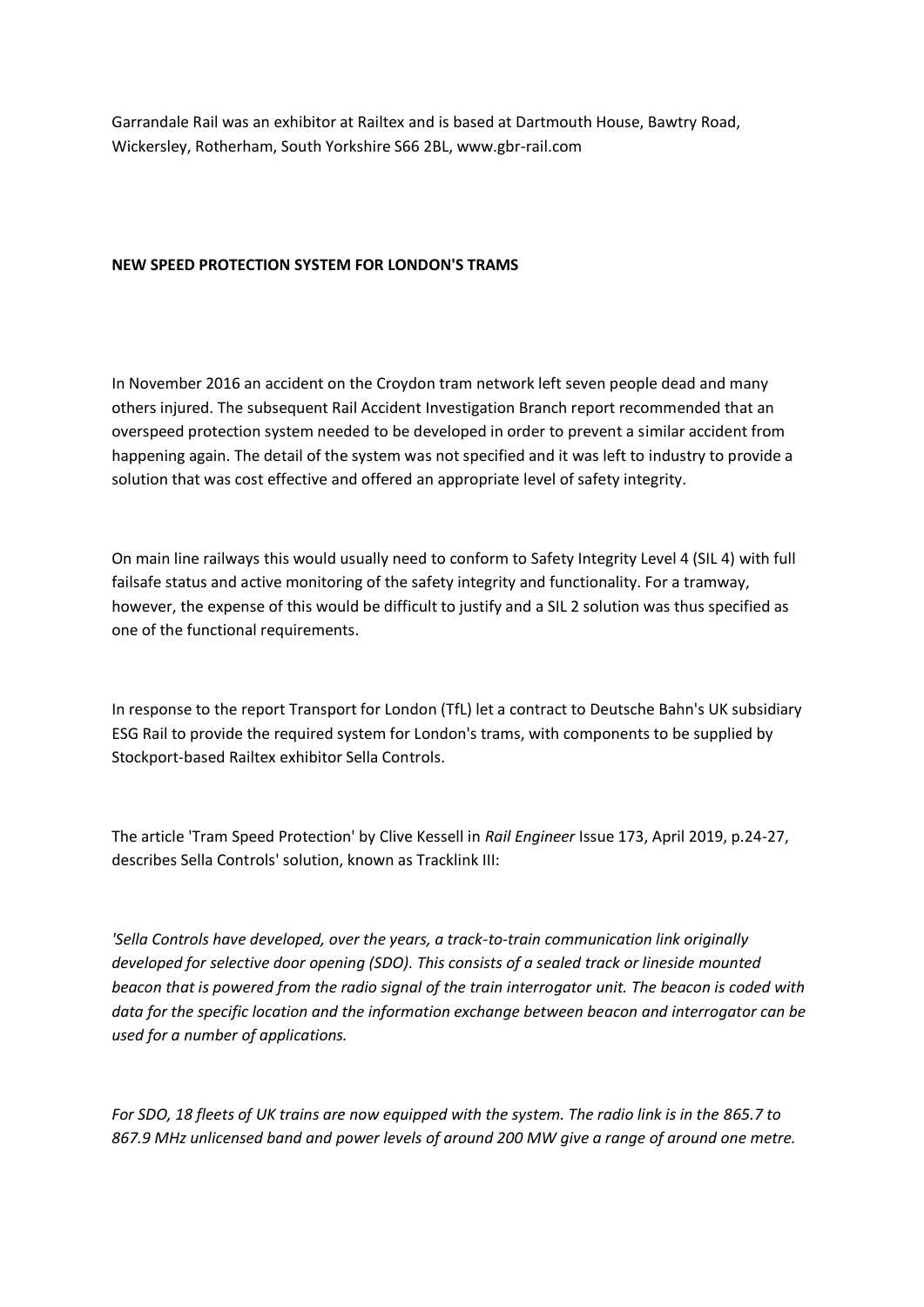*Although when used in SDO mode, trains are normally stopped at a station, tests showed that Tracklink III could get an acceptable number of "reads" at speeds of over 70 mph.*

*The Sella Controls system has three basic component parts - firstly the track beacons mounted traversely between the running rails, secondly, the underfloor beacon readers mounted on the underside of each tram and, thirdly, an on-board controller unit that monitors all the beacon "reads" and which is linked to a 4G public cellular radio connection or Wi-Fi for reporting back to a workstation in the control room.*

*On the approach to any significant curve, a series of beacons (up to four) will be positioned some distance in advance of the curve. Each beacon will be programmed with the maximum permitted speed at a specific point ahead which represents the start of a slowing down zone, thus a four beacon arrangement would signify four zones.*

*The train odometry then measures the distance to the start of the first zone, this zone being typically 150 metres in length. The speed at that point is likely to be line speed, which is already set at a maximum of 70 km/h. If that speed is exceeded, the system trips in and a full service-brake application is made.*

*The second beacon would similarly give a speed and distance for the start of the second zone, the zone distance being shorter (typically 30 metres) with, say, a maximum speed of 60 km/h, as the tram should be slowing down for the curve.*

*Similarly, the third beacon would give a speed for the start of the third zone at, for example, 40 km/h and the fourth beacon indicates the speed near the start of the curve - typically 20 km/h.*

*Under normal driving conditions the speed at the beginning of each zone should be well under the maximum speed permitted but, if the tram exceeds this then a trip occurs and a service-brake application is made, bringing the tram to a stop.*

*The exact distance from the beacon to the zone start is not critical but will be around 60 metres. The zones are "virtual" and are not marked in any way. Each beacon will be programmed with the distance to zone commencement, zone length and maximum tram speed within that zone. The fourbeacon arrangement is such that the combination of all four can be positioned before the commencement of the first zone, so the tram odometry equipment is vitally important in monitoring*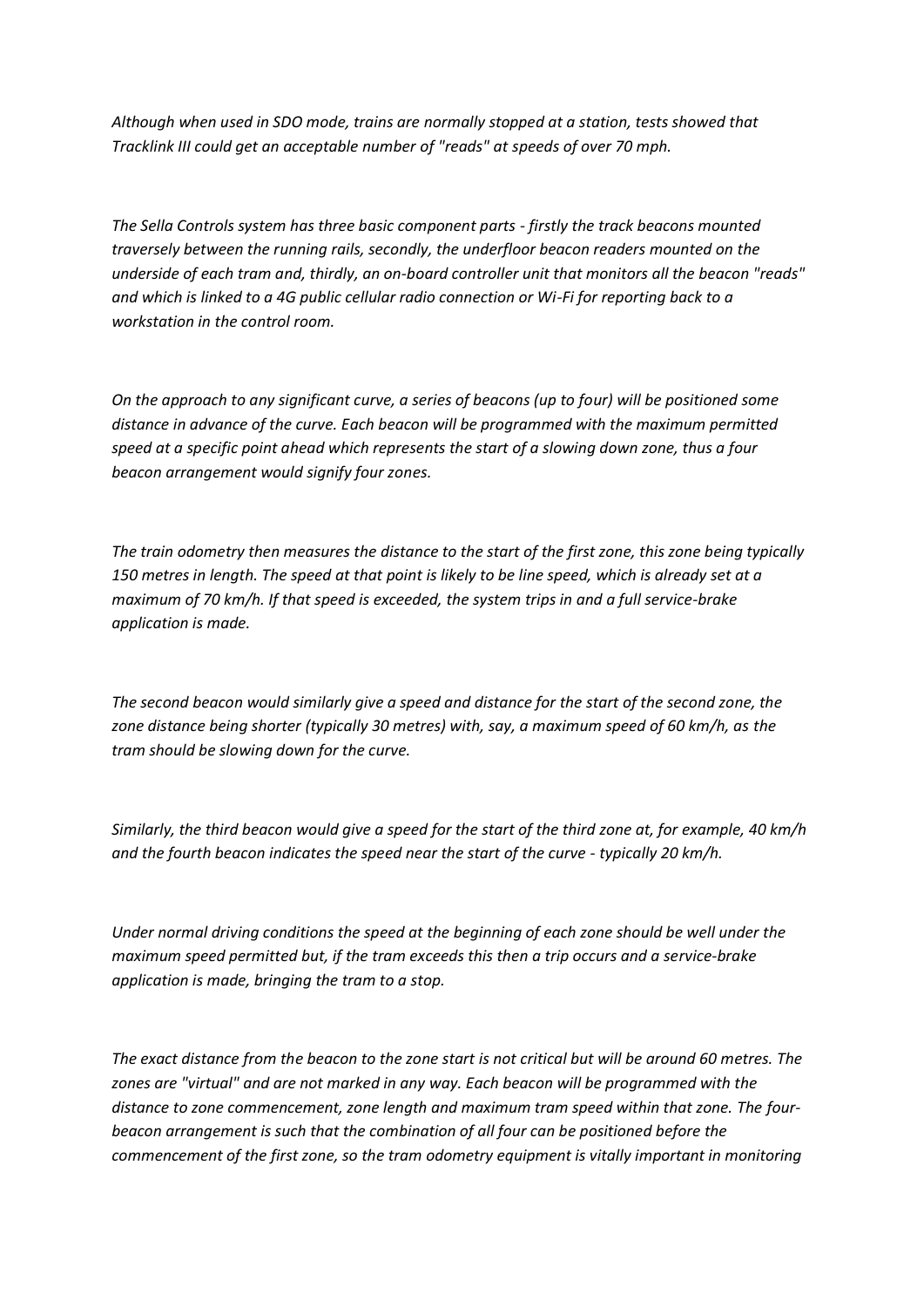*the slowing down process as it has to measure the distance to the start of the different zones simultaneously.*

*If the curve is not so tight and thus the speed is higher, it is likely that fewer beacons will be required, but, there will always be a minimum of two.'*

There are currently 36 trams, of which there are two types in the London fleet. These are already fitted with speed sensors and odometers. ESG Rail is now delivering the integration design of the system to the vehicles, and is retro-fitting the trams with the reader and controller equipment, including interfacing these to the brake and odometry circuits. Completion of the project is expected by the end of 2019.

Sella Controls Limited are based at Carrington Field Street, Stockport, Cheshire SK1 3JN. www.sellacontrols.com

### **AUTOMATED PANTOGRAPH MONITORING**



Damaged pantographs on trains have the potential to tear down the overhead power line of a railway and subsequently cause considerable service disruption. Typical examples of pantograph anomalies are excess chipping, increased wear and cracking of the carbon strips.

Traditional pantograph inspection has relied on a two-dimensional subjective assessment by a skilled railway engineer. Railtex exhibitor Camlin Rail, however, has recently released a 3D real-time fully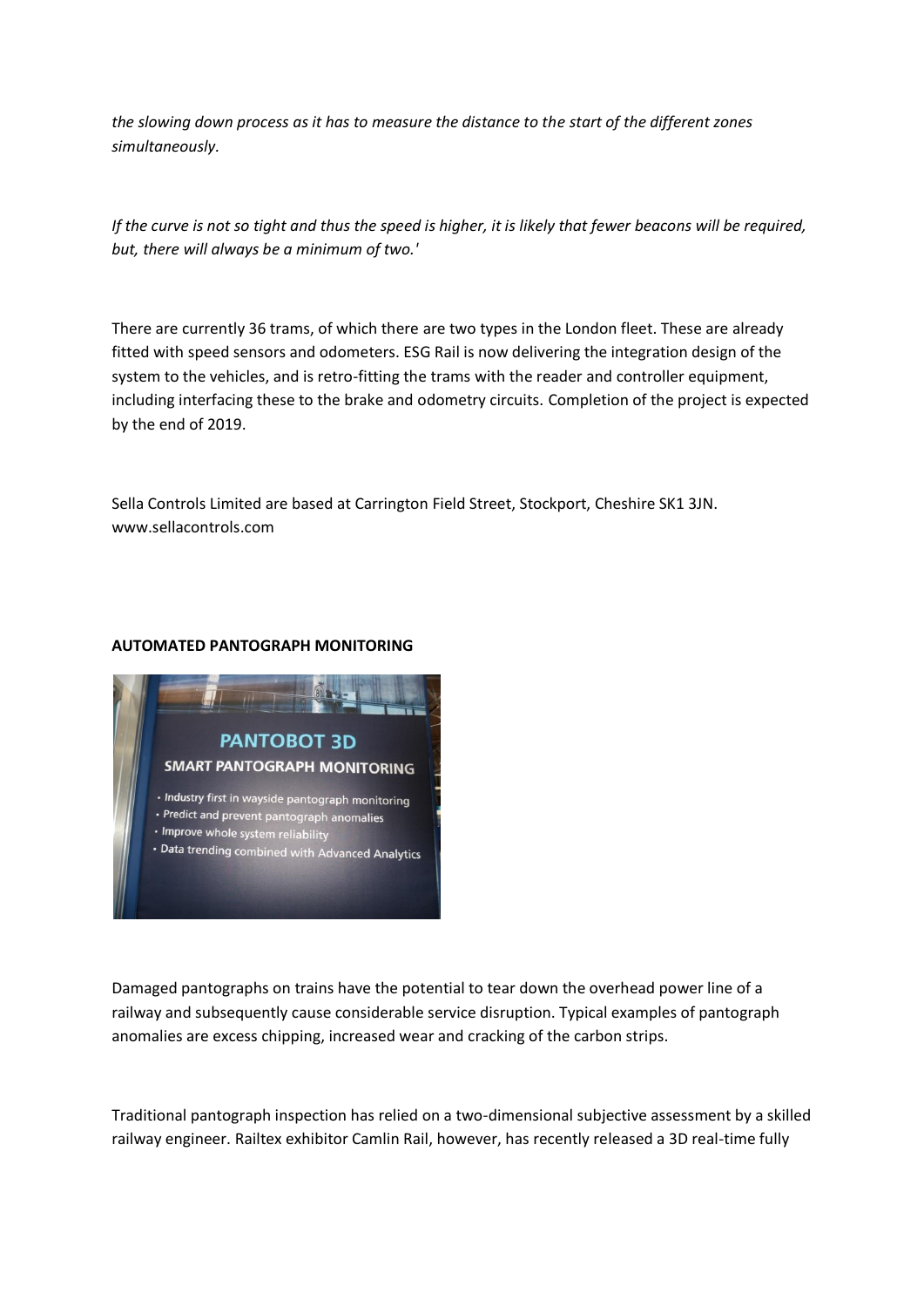automated inspection system that allows the network operator to make real-time decisions based on a true pantograph condition.

The system, known as Pantobot 3D, represents a step change in the image capture, processing and analysis of train pantographs, providing the ability to detect pantograph anomalies to less than a millimetre with no loss of image resolution.

When a train passes Pantobot 3D is triggered via a laser to detect the top of the pan head. This allows the LED illuminators to activate and the cameras to capture a single shot of the pantograph with train speeds possible up to 300 km/h. For ease of installation the Pantobot 3D is mounted on a vertical structure similar to the catenary support system, rather than a conventional portal system.

Advanced image processing software is utilised to automatically create a 3D reconstruction of the train's pantograph whilst powerful diagnostics determine its overall condition. E-mail notifications are generated automatically should a pantograph be outside of its normal limits.

A web-based interface allows the user to access Pantobot 3D via a secure device connected to the internet. Users can define the operating limits of each pantograph model and set alarm thresholds accordingly. Pantograph images can also be viewed for further analysis.

Machine learning algorithms trend individual pantograph models to predict when the pantograph is approaching end of life so that maintenance schedules can be fully optimised.

The system is able to:

- \* Recognise and classify the pantograph model.
- \* Classify the material on the contact strips (e.g. graphite or copper).
- \* Analyse the degree of wear, chipping and cracking on every axis (X,Y,Z) to millimetric level.

\* Evaluate the level of roll, pitch and yaw (X,Y,Z) of the individual contact strips and complete pan head to within one degree.

- \* Detect if the pantograph horns are bent, damaged or missing.
- \* Measure the degree of uplift exerted by the pantograph (vertical displacement).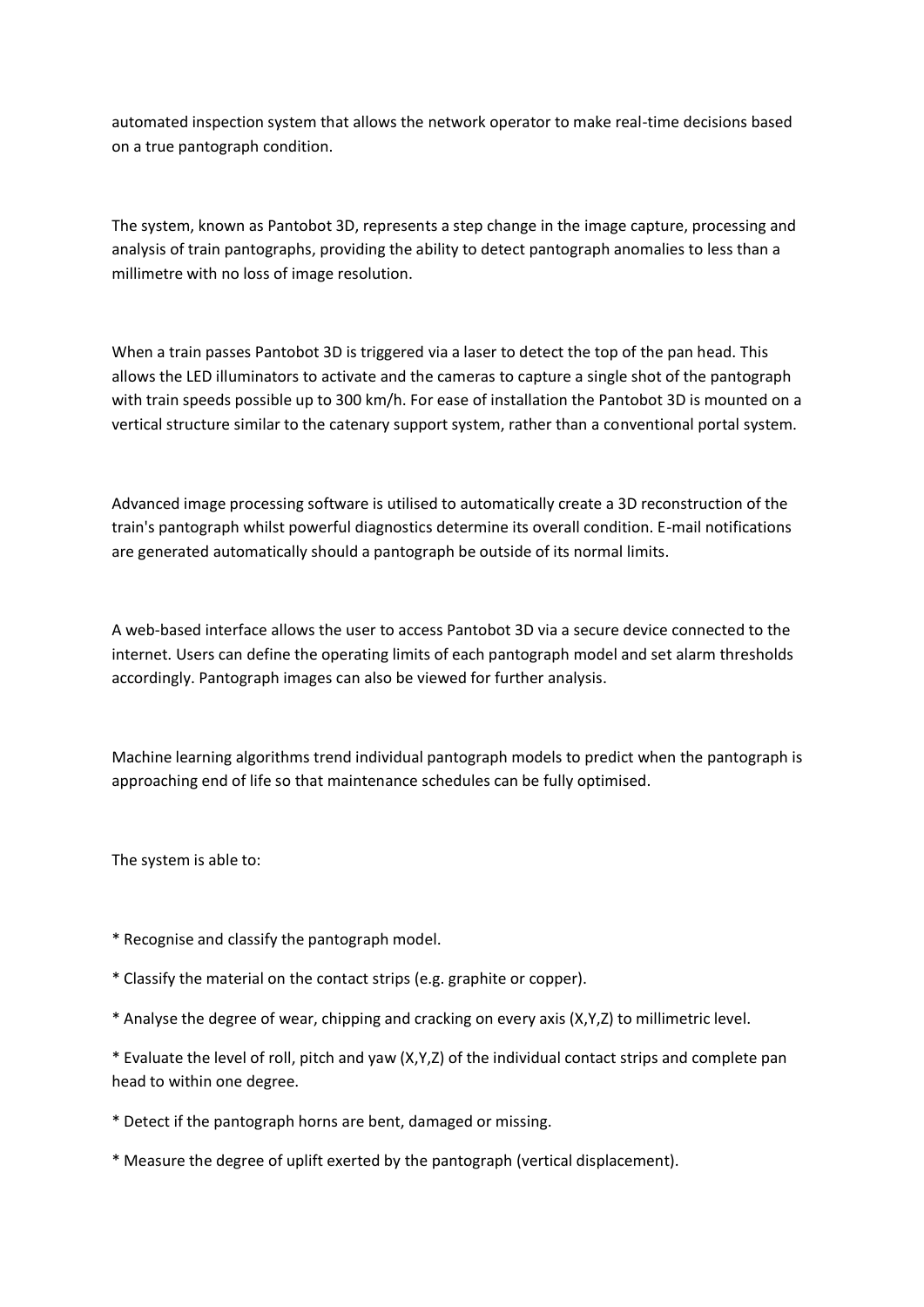- \* Measure the degree of uplift of a passing pantograph (contact wire displacement).
- \* Match the train to the damaged pantograph either by RFID or machine vision.

Camlin Rail was an exhibitor at Railtex and is based at Camlin Power, 31 Ferguson Drive, Knockmore Hill Industrial Park, Lisburn BT28 2EX, Northern Ireland. Telephone: 028 9262 6989. www.camlingroup.com

## **UC EXPO**



UC Expo, Europe's largest unified communications and collaboration event, took place at London's ExCel exhibition centre on 15th. and 16th. May. There were just over 110 exhibitors and 86 conference presentations.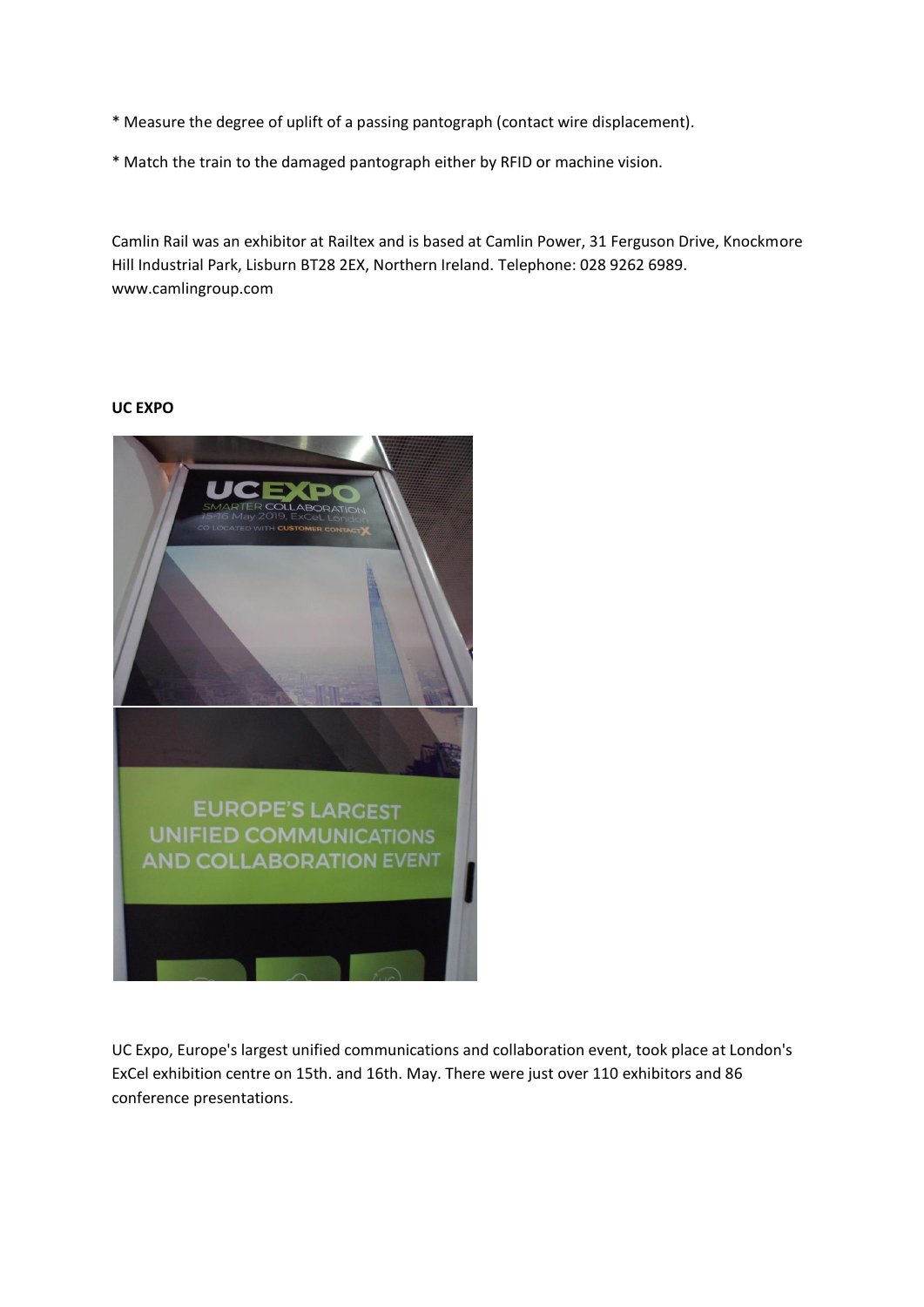The presentations were spread across eight theatres, namely UC Keynote, Cloud, Video and Collaboration, Microsoft Technologies, Network Modernisation and Security, The Future of Work, Customer Contact X (new for 2019) and Customer Contact Technologies.



Papers included 'How Cloud Communication is powering Digital Transformation in the Enterprise' (Ring Central), 'Microsoft Teams with Third-party Video Conferencing: What it means for the Enterprise' (Pexip), 'Transition from Skype to Microsoft Teams' (Microsoft), 'The Future Impact of AI on Cyber Crime' (Darktrace), 'Cloud Networking: SD WAN, Landscape and EMEA Managed Services' (Cavell Group), 'How do we avoid the common Pitfalls of UC Deployment' (Spink Telecom Consultants Limited), 'Bringing Business and Communication Apps together with Bots for increased Productivity' (Zoho), 'Reading the Room: How and why IoT Sensors improve Collaboration and Wellness in Meetings' (Sharp Electronics and Workplace Unlimited), 'AI's Role in the Future of Work' (Dialpad), 'First Class for All: Bringing Enterprise Class AI and Collaboration to Everyone' (LogMeIn), 'AI enable the Contact Centre: Improve Customer Experience and drive Operational Efficiency' (Amazon Web Services Keynote), 'How AI is shaping the Future of Contact Centres' (Cisco), 'Global SIP Trunking: The Gateway to Enterprise Cloud Telephony' (BICS), 'The Impact of Chatbots and AI on the Customer Journey' (LogMeIn), 'Understanding AI in Communications today and tomorrow' (ZK Research), 'The Human Factor of Cybersecurity' (Defence Works), 'Intelligent Meetings' (Microsoft), 'Contact Centre of the Future tomorrow - or today?' (EE and Associates, LLC), 'The Future of Contact Centres using AI (Google), 'The Impact of Telecommunications fraud in in Cloud Communications (BICS), and 'How Digital Transformation reduces Costs and improves Customer Experience' (Britannic Technologies).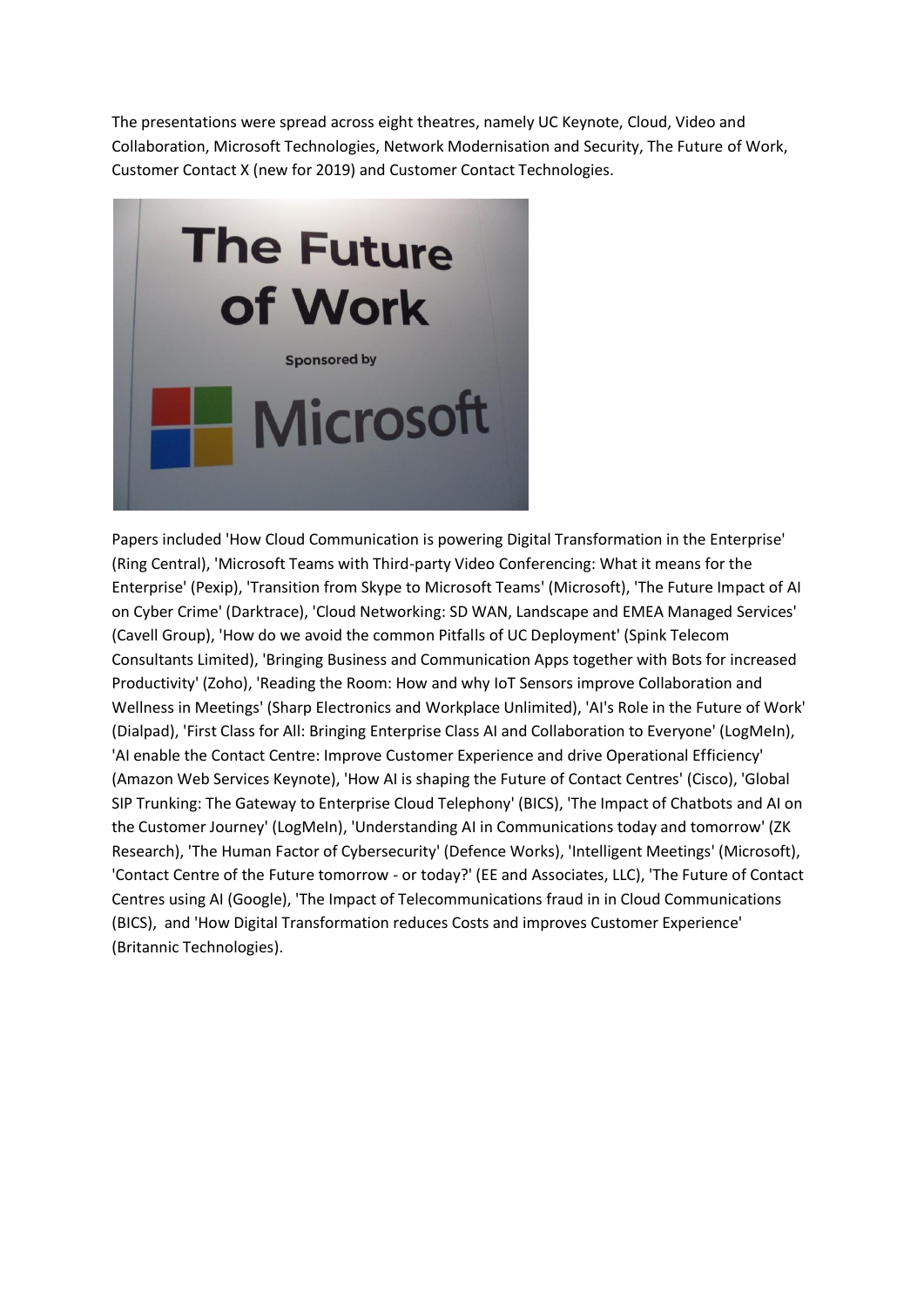

With all of this, and more from the Microsoft Tech Hub and the Cisco Collaboration Zone, it was easy to become swamped by electronics, so we have selected just a few topical subjects.

# **ADAPTIVE LEARNING AT LEEDS UNIVERSITY**

Many universities are currently investigating the use of flexible spaces as the traditional transmissive model of teaching is gradually giving way to collaborative active learning in technology-enabled spaces, typically equipped with large displays and the ability to connect and share data [Reference: Reynolds, L, 'Active Learning is defining HE Frameworks, *AV Magazine*, May 2019, p.26].

In line with this trend Leeds University has set a number of requirements for two new teaching spaces in its business school that "would break the traditional mould of lecture spaces" [Reference: Webb, R, 'Adaptive Learning', *Inavate*, May 2019, p.41].

Universal AV Services, a UK-based integrator which has built up a strong relationship with Leeds University over the last 25 years, were engaged to design the facilities, each with thirty seats. One is a fixed collaborative space, the other a flexible collaborative space.

Reece Webb's article states: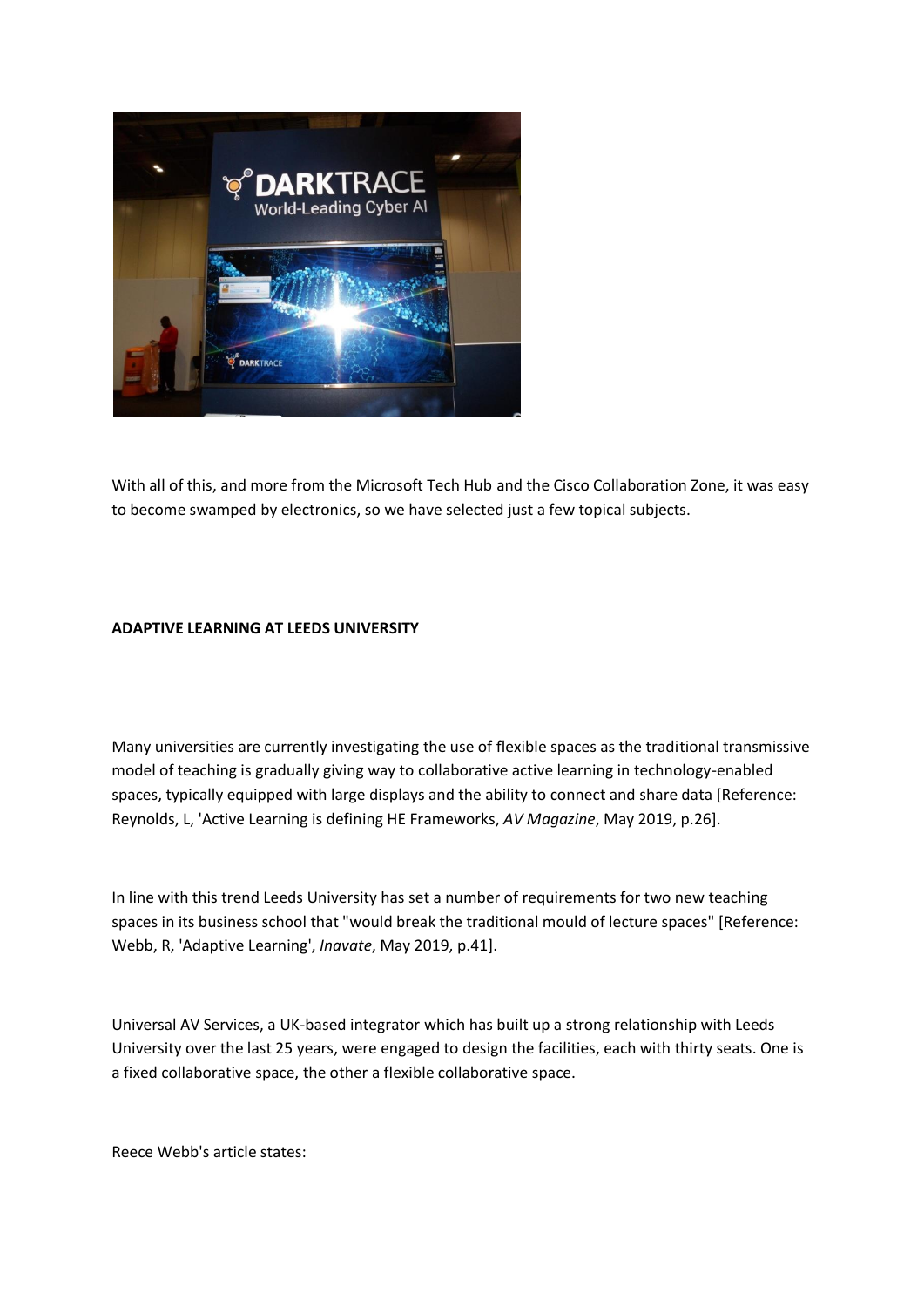*'One room, a G.07 collaboration suite, was designed to host collaborative tables with fixed displays, while the additional collaboration room features fixed interactive screens with an informal seating cluster to promote the use of touch technology. Both rooms also feature a traditional podium at the front at the request of academic feedback'.*

A Clevertouch screen system was deployed, using Clevertouch 15465PRO 65 - in pro IR touch screens to meet the university's required levels of functionality, with control provided by an Extron control system:

*'The fixed collaborative space has Panasonic 48-in displays on a Top-Tec table with five seats, which allows for bi-directional collaboration.*

*Audio-Technica failsafe ceiling mics were installed with a Univox induction loop system alongside a Beyerdynamic MPR 21 boundary microphone, Extron SM28 speakers and FF2201 speakers.*

*In the second space self-seating was used rather than fixed furniture allowing for a more flexible approach.*

*Universal AV took a flexible approach to the mounting of the displays it installed, allowing the Clevertouch units to be wall mounted on Clevertouch height adjustable mounts. This allows the room to be adapted for different purposes, unlike a traditional lecture space.'*

# **UNIVERSITY OF ST.ANDREWS AWARDED £1.5M FOR SAFEPOD NETWORK**

The Economic and Social Research Council (ESRC) has awarded the University of St. Andrews £1.5 million to create and manage a new SafePod network.

Designed and developed by St. Andrews University, the SafePod replicates a traditional safe setting and includes security features such as a door control access system, CCTV and secure storage areas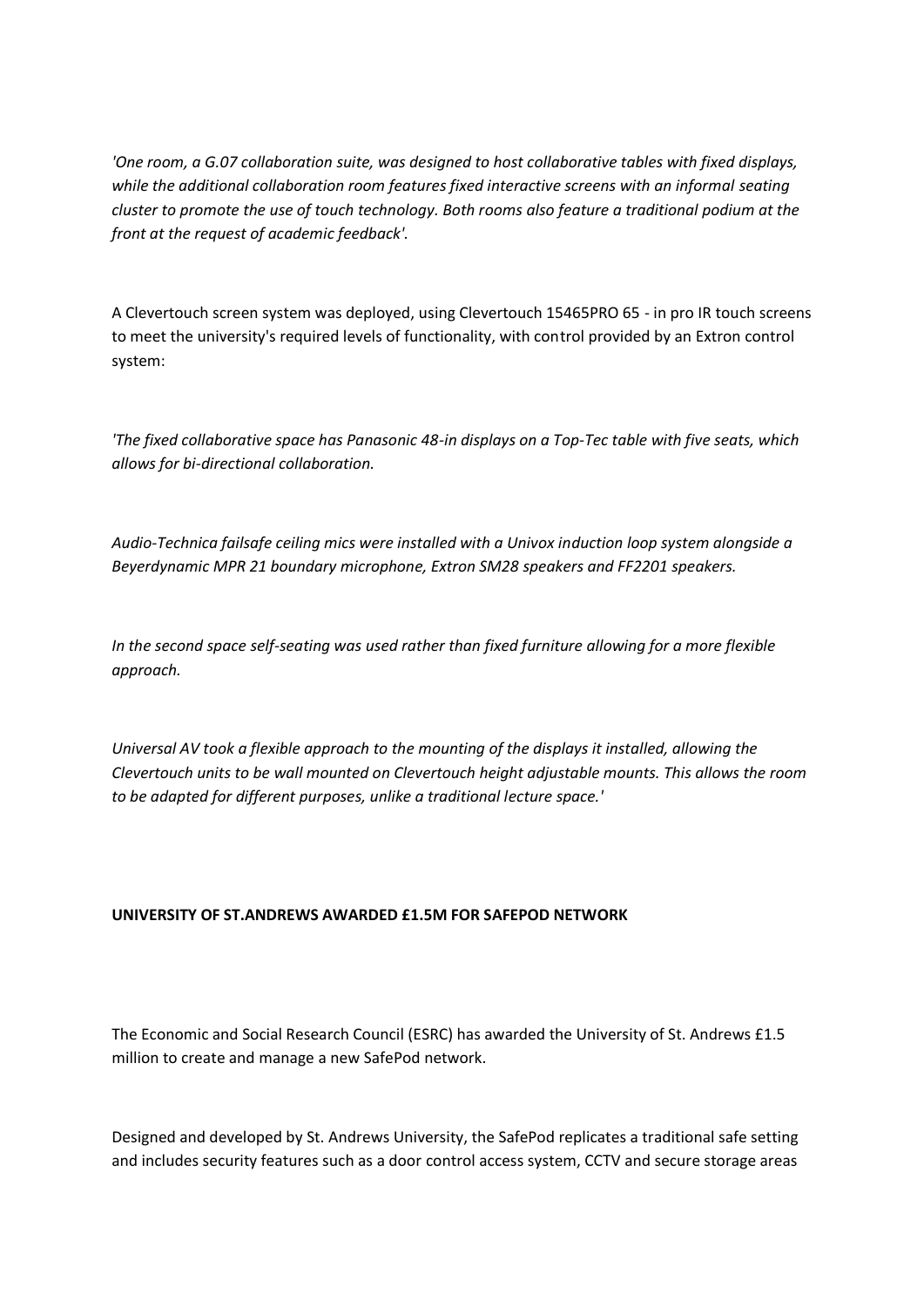for IT equipment. These SafePods are thus designed to support, strengthen and widen remote access to research datasets held by data centres.

No datasets are kept within a SafePod. Instead a secure connection links it to a data centre for researchers to access, view and analyse their project datasets. The SafePods are compact, enabling them to be placed easily in organisations where space is an issue, with researchers able to have local remote access to project datasets without the need for long distance travel to a dedicated safe setting provided by the data centre.

In the April 2019 issue of *Networking*, Darren Lightfoot, SPN Manager at the University of St. Andrews, is quoted as follows:

*"For a participating data centre, SPN provides a low-cost secure platform to widen access to their datasets across the UK for research purposes. As a SafePod design and policies are standardised, a single accreditation for use of a SafePod by a data centre is all that is required for them to accredit the full network of SafePods."*

Eligible organisations can apply for a SafePod and be part of the SafePod Network (SPN) via the ESRC website www.esrc.utri.org

## **X2O MEDIA LAUNCHES VIRTUAL COLLABORATION ROOM**

UC Expo exhibitors X2O Media launched their virtual collaboration room in the UK on May 15th. 2019 following a successful launch in Canada.

According to X2O Media the virtual collaboration room represents "the future of remote collaboration", combining the benefits of live meetings and collaborative sessions with the power and flexibility of a cloud-based virtual platform which extends across multiple meeting rooms or from participants' own desktops.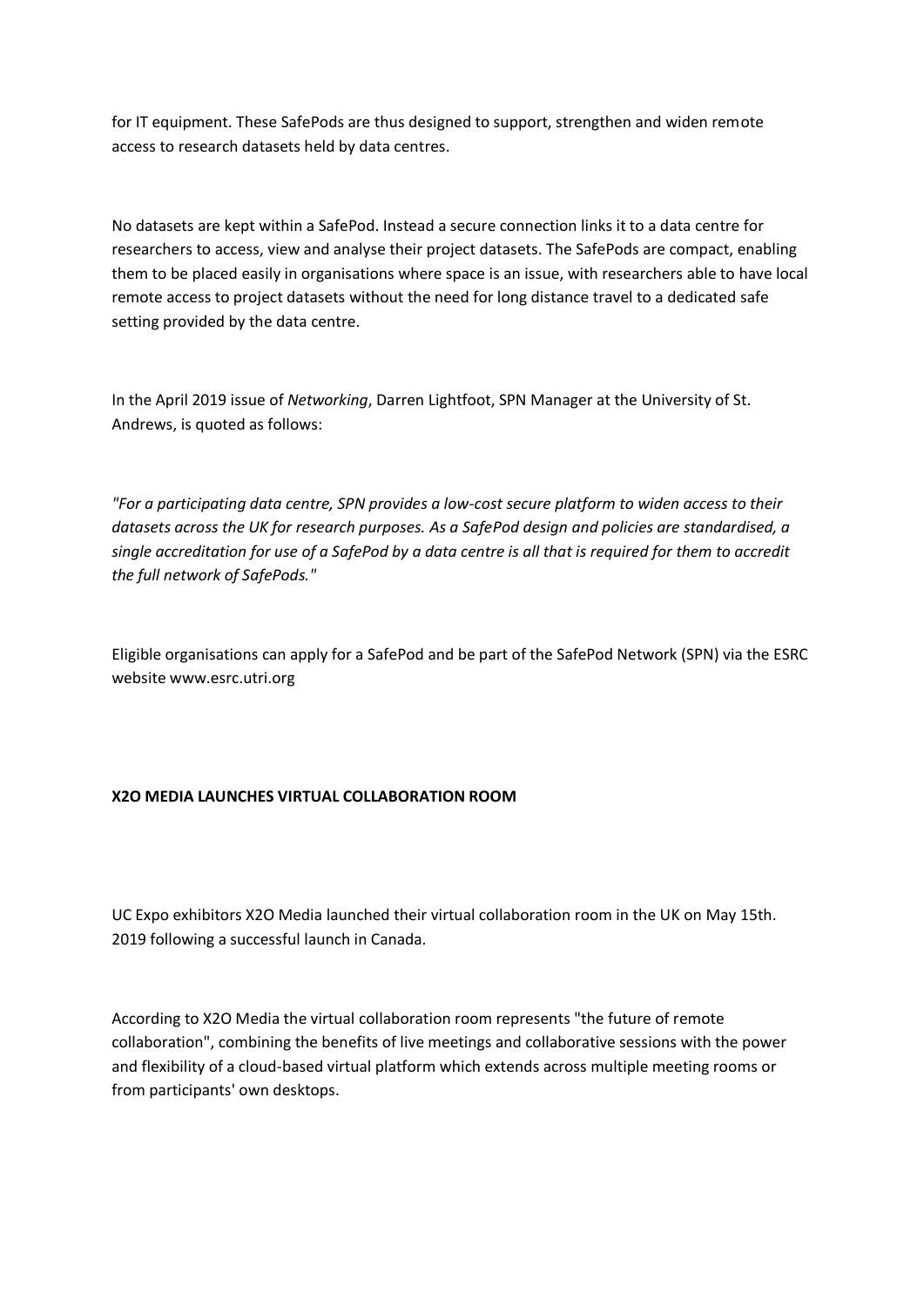The virtual collaboration room supports up to five rooms and 16 remote participants that appear on dedicated avatar displays with directional audio in each room. Attendees experience a unique interactive meeting environment between the remote participants and the in-room attendees. The solution supports SAML based single sign-on for one-click access for enterprise users.

The collaboration room features ultra-high quality bi-directional audio/visual communication with intelligent multi-camera views, including a unique perspective view of the selected room for each remote participant. This enables the same level of engagement for everyone in the meeting, local or remote.

The company states:

*'Moderators can add documents, set the seating chart, start a session or control content such as chat functionality and polls from the operator's view. Using the X2O Desktop application, a meeting organiser with the proper credentials can simply add a new collaboration session through the UI.*

*Remote participants join by using the X2O Desktop application or Chrome browser, and the only hardware required is a standard headset and webcam. All remote participants can annotate in colour on specific pages or slides without losing the markups already made. This applies to any content being shared - presentations, images, videos or simply a whiteboard. Attendees can also share content and interact as a group and as individuals.*

*Remote executives, engineers, analysts and designers experience and participate with local attendees in everything that is taking place in multiple live meeting rooms - ultimately enhancing team productivity across the globe.'*

## **The Virtual Classroom**

X2O Media has also pioneered the development of the virtual classroom through which universities and corporate learning centres can offer a unique learning experience to remote students and employees alike.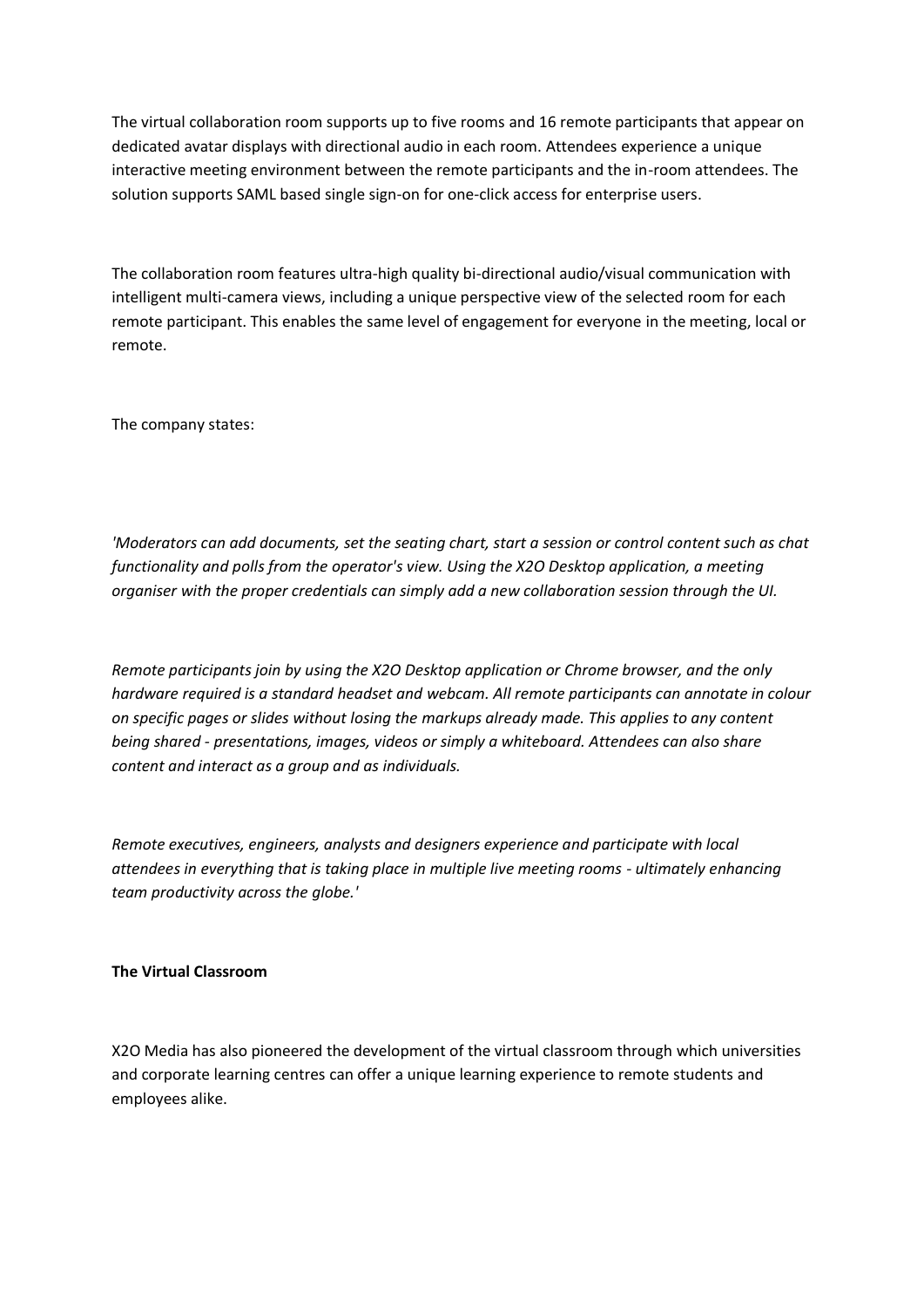Remote students are able to experience and participate in everything that is taking place in the live classroom and, as with the virtual collaboration room, combines the benefits of live, instructor or moderator-led training with the power and flexibility of a cloud-based virtual platform.

The virtual classroom supports up to 90 remote participants that appear on dedicated avatar displays with directional audio.

More information is available at www.X2Omedia.com

## **THE FUTURE NETWORKS LAB**

The anticipated benefits of 5G rollout to the UK economy are well known, but realisation has been hindered by a general accessibility to infrastructure. As with low power wide area networks (LPWAN), on which IoT technologies are run, other countries, especially the USA and China, have been investing heavily to stay ahead, hence there is concern that a widening gap in future networks technologies infrastructure could leave UK enterprises that are looking to develop IoT or 5G-based products at a disadvantage.

In order to try to redress this Digital Catapult, in partnership with BT and others, has recently launched the Future Networks Lab, one of the first facilities in Europe to be specifically designed with a focus on IoT, 5G and LPWAN technologies.

Based in London, the Future Networks Lab will provide access to the latest LPWAN networks (LoRaWAN, Sigfox, NB-IoT, and LTE-M) as well as a 5G node which is interconnected to other 5G testbeds. It will also provide a space for UK start-ups, corporations and network platform providers to collaborate and develop the services and applications required to support UK businesses and take advantage of the latest network solutions.

A key feature of the Future Networks Lab is its ability to bring both UK start-ups and larger organisations together to collaborate, experiment and test. By combining the wider experience and resources of larger corporates with the innovations and agility of start-ups it is hoped that the chances of making breakthroughs in the use of new state-of-the-art networking technologies will be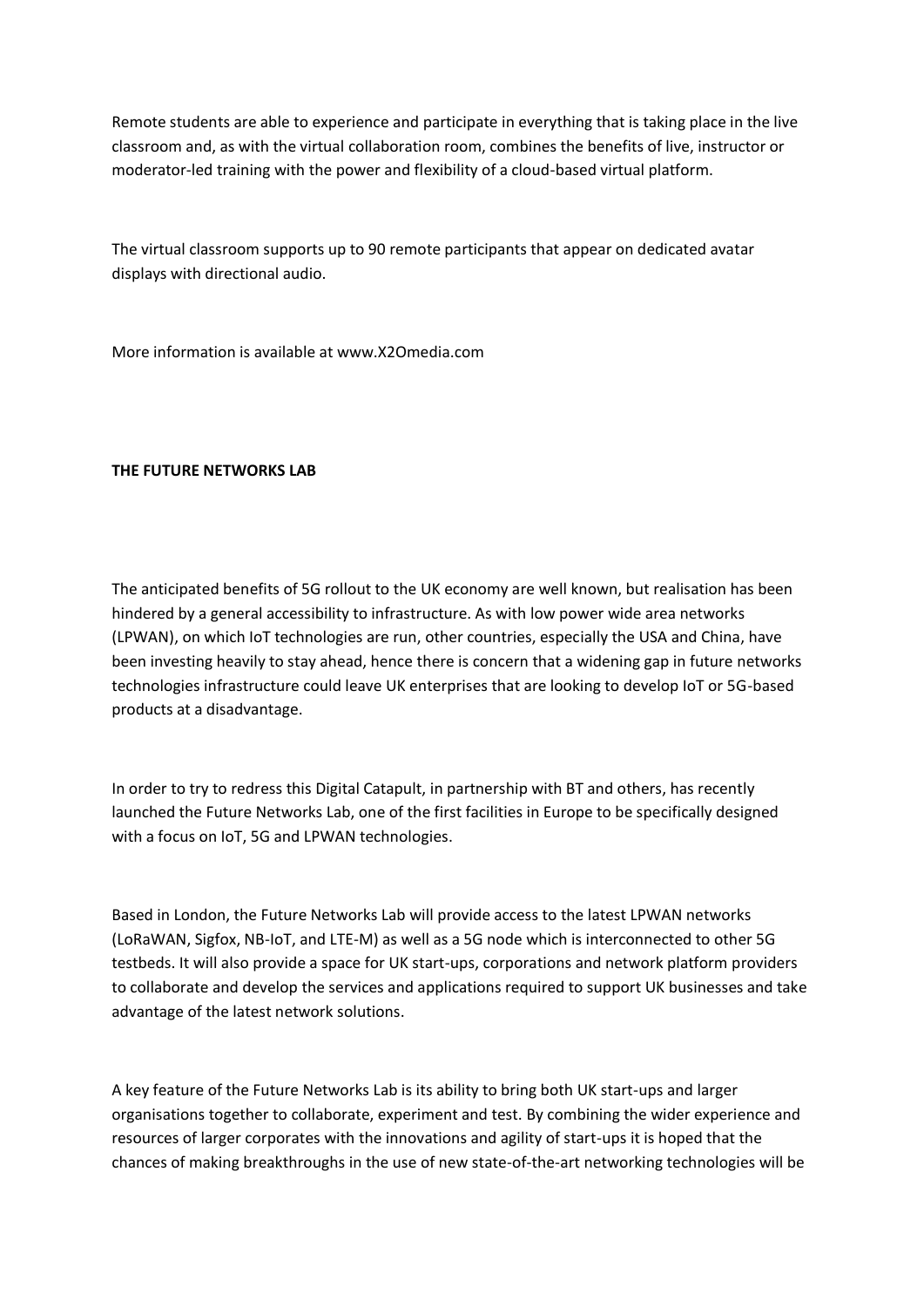significantly improved. This in turn will help to realise the full potential of Industry 4.0. New network technologies such as IoT and 5G should also help to bring leading edge technologies out of university labs and onto the market.

[Reference: Silver, J., 'The Future Networks Revolution', *Network Computing*, Vol.27, No.2, March/April 2019].

# **ROBOT SPEEDS UP MOBILE PHONE TESTING**

Technology Recycle Group has invented a robotic arm that has made a fivefold increase in the speed of testing of mobile phones.

The specialised robot arm works in tandem with TRG's in-house diagnostic software to carry out such functions as testing phone buttons. It has currently only been configured with iOS devices.

*Mobile News*, Issue 687, April 24, 2019, p.6, quotes TRG Managing Director Sam Hargreaves as follows:

*"Where a competitor might process 1,000 devices in a week, we could process up to 5,000 with the same human resources but with better tech to allow us to do it.*

*The plan is that rather than having one tester at a desk with lots of phones in front of them, they are in front of five robotic arms and feeding them with phones in time with our diagnostic software."*

The High Wycombe-based recycler serves around 6,000 second-habd retailers across the UK and EU and recently launched an auctioning platform that allows clients to bid for batches of devices by software and level of functionality.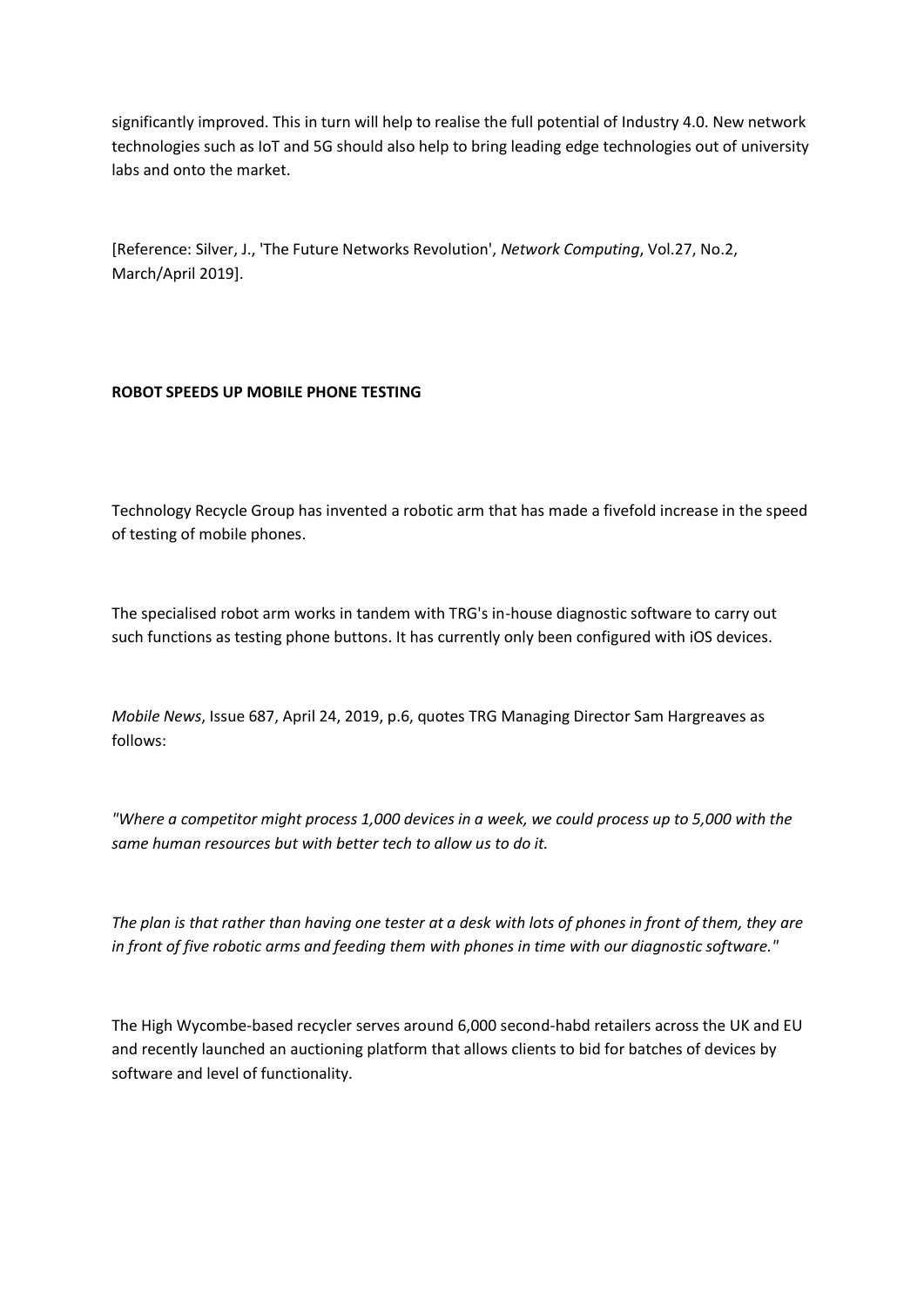### **USING BLOCKCHAIN FOR SMART CONTRACTS**

Smart contracts are designed to automate deals from the signing of the contract to its implementation and the enabling technology is blockchain, which theoretically removes the need for solicitors and even trust between the contracting parties.

The article 'Chip off the old Block' by Eric Johansson in *Elite Business*, Issue 50, April 2019, p.60-61, quotes Julian Zegelman, Founder of TMT Blockchain Fund, as follows:

*"Smart contracts are self-executing meaning they allow the performance of contractual transactions without third party involvement."*

Every transaction must be compliant with the previous block of data to be accepted, creating a new block in the chain. Once the parties agree on a deal, what should be in it and what the different parties should do to fulfil their part of the transaction, the deal will run through a blockchain platform such as Ethereum.

The article continues:

*'This means that half of the computers - or nodes - in the decentralised network must agree that the deal is sound before it goes through. This procedure results in there being no other party involved in the process, no centralised authority, other than the two parties making the deal. Moreover, this automation means that, once triggered, no parties can back out of the deal.'*

Andy Bryant, Chief Operating Officer for bitFlyer Europe (the bitcoin marketplace) is then quoted:

*"One of the biggest advantages for small businesses using smart contracts is that they're able to trust unknown transaction counter-parties over long distances or different legal jurisdictions. The use of blockchain allows the processes to be automated which in turn saves a huge amount of time whilst eliminating the need for third party involvement. They allow businesses to essentially streamline various complicated processes into one automated process."*